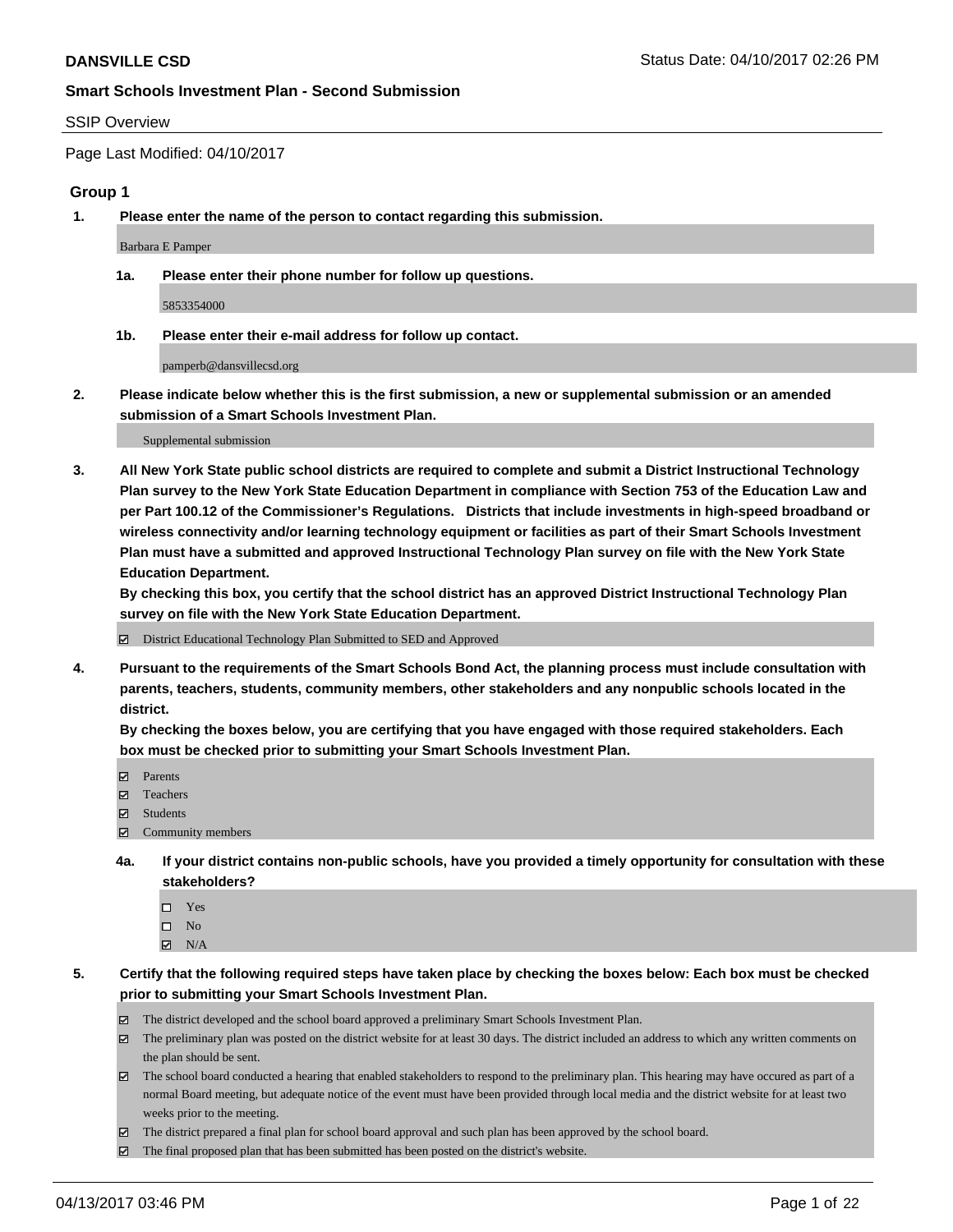#### SSIP Overview

Page Last Modified: 04/10/2017

**5a. Please upload the proposed Smart Schools Investment Plan (SSIP) that was posted on the district's website, along with any supporting materials. Note that this should be different than your recently submitted Educational Technology Survey. The Final SSIP, as approved by the School Board, should also be posted on the website and remain there during the course of the projects contained therein.**

DansvilleCSDSMARTSchoolsInvestmentPlan (3).pdf

**5b. Enter the webpage address where the final Smart Schools Investment Plan is posted. The Plan should remain posted for the life of the included projects.**

https://core-docs.s3.amazonaws.com/uploads/2bf36ac9b19efd61a254f9ad923cd6b6/DansvilleCSDSMARTSchoolsInvestmentPlan%20(2).pdf

**6. Please enter an estimate of the total number of students and staff that will benefit from this Smart Schools Investment Plan based on the cumulative projects submitted to date.**

1,835

**7. An LEA/School District may partner with one or more other LEA/School Districts to form a consortium to pool Smart Schools Bond Act funds for a project that meets all other Smart School Bond Act requirements. Each school district participating in the consortium will need to file an approved Smart Schools Investment Plan for the project and submit a signed Memorandum of Understanding that sets forth the details of the consortium including the roles of each respective district.**

 $\Box$  The district plans to participate in a consortium to partner with other school district(s) to implement a Smart Schools project.

**8. Please enter the name and 6-digit SED Code for each LEA/School District participating in the Consortium.**

| <b>Partner LEA/District</b> | <b>ISED BEDS Code</b> |
|-----------------------------|-----------------------|
| (No Response)               | (No Response)         |

**9. Please upload a signed Memorandum of Understanding with all of the participating Consortium partners.**

(No Response)

**10. Your district's Smart Schools Bond Act Allocation is:**

\$1,803,760

**11. Enter the budget sub-allocations by category that you are submitting for approval at this time. If you are not budgeting SSBA funds for a category, please enter 0 (zero.) If the value entered is \$0, you will not be required to complete that survey question.**

|                                              | Sub-<br>Allocations |
|----------------------------------------------|---------------------|
| <b>School Connectivity</b>                   | $\mathbf 0$         |
| <b>Connectivity Projects for Communities</b> | 0                   |
| Classroom Technology                         | 284,145             |
| Pre-Kindergarten Classrooms                  | 0                   |
| Replace Transportable Classrooms             | 0                   |
| <b>High-Tech Security Features</b>           | $\overline{0}$      |
| Totals:                                      | 284,145             |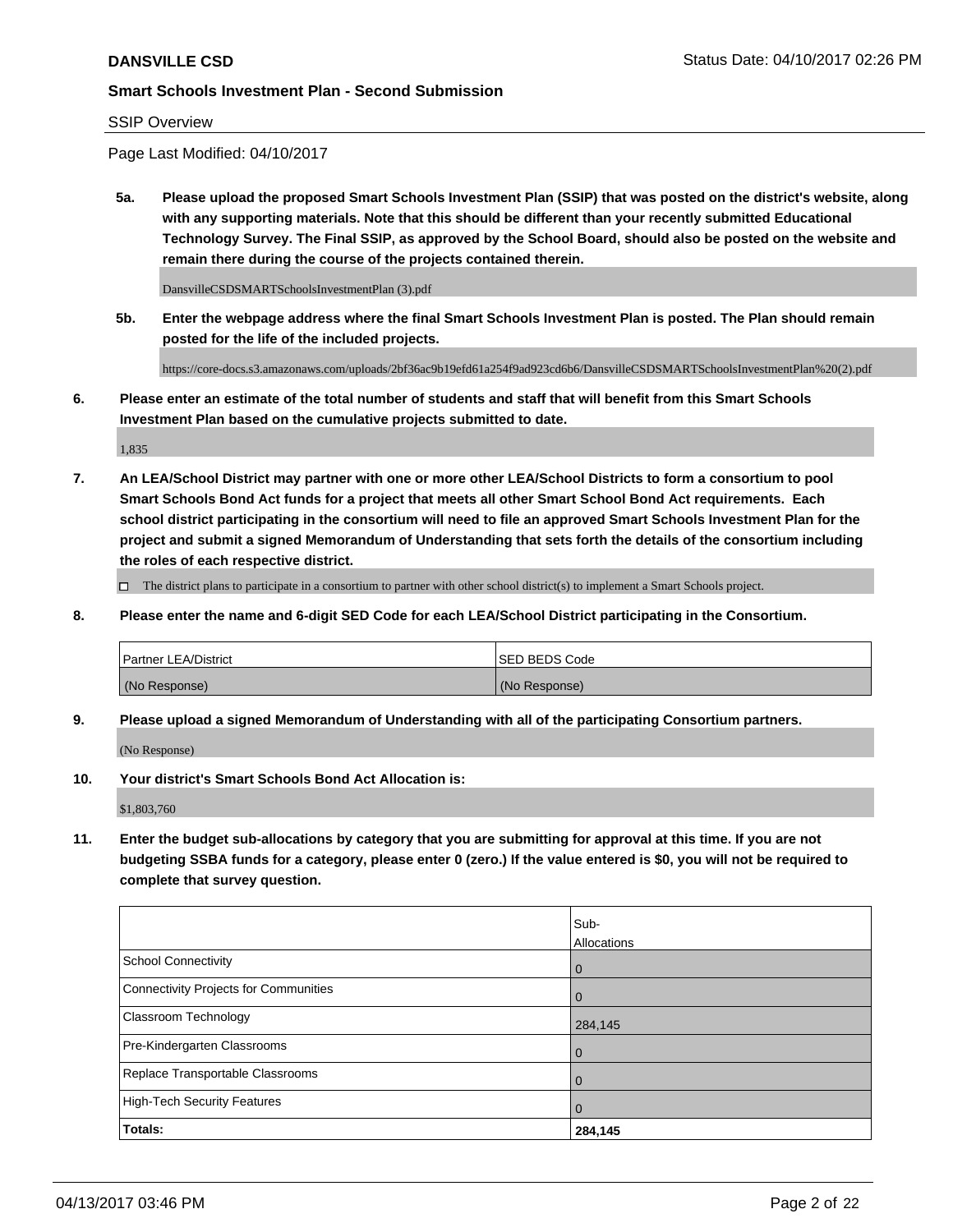### School Connectivity

Page Last Modified: 04/10/2017

## **Group 1**

- **1. In order for students and faculty to receive the maximum benefit from the technology made available under the Smart Schools Bond Act, their school buildings must possess sufficient connectivity infrastructure to ensure that devices can be used during the school day. Smart Schools Investment Plans must demonstrate that:**
	- **sufficient infrastructure that meets the Federal Communications Commission's 100 Mbps per 1,000 students standard currently exists in the buildings where new devices will be deployed, or**
	- **is a planned use of a portion of Smart Schools Bond Act funds, or**
	- **is under development through another funding source.**

**Smart Schools Bond Act funds used for technology infrastructure or classroom technology investments must increase the number of school buildings that meet or exceed the minimum speed standard of 100 Mbps per 1,000 students and staff within 12 months. This standard may be met on either a contracted 24/7 firm service or a "burstable" capability. If the standard is met under the burstable criteria, it must be:**

**1. Specifically codified in a service contract with a provider, and**

**2. Guaranteed to be available to all students and devices as needed, particularly during periods of high demand, such as computer-based testing (CBT) periods.**

**Please describe how your district already meets or is planning to meet this standard within 12 months of plan submission.**

(No Response)

- **1a. If a district believes that it will be impossible to meet this standard within 12 months, it may apply for a waiver of this requirement, as described on the Smart Schools website. The waiver must be filed and approved by SED prior to submitting this survey.**
	- By checking this box, you are certifying that the school district has an approved waiver of this requirement on file with the New York State Education Department.

#### **2. Connectivity Speed Calculator (Required)**

|                         | l Number of<br><b>Students</b> | Multiply by<br>100 Kbps | Divide by 1000 Current Speed<br>to Convert to<br>Required<br>l Speed in Mb | lin Mb           | Expected<br>Speed to be<br>Attained Within Required<br>12 Months | Expected Date<br>When<br>Speed Will be<br><b>Met</b> |
|-------------------------|--------------------------------|-------------------------|----------------------------------------------------------------------------|------------------|------------------------------------------------------------------|------------------------------------------------------|
| <b>Calculated Speed</b> | (No<br>Response)               | (No Response)           | (No<br>Response)                                                           | (No<br>Response) | (No<br>Response)                                                 | l (No<br>Response)                                   |

## **3. Describe how you intend to use Smart Schools Bond Act funds for high-speed broadband and/or wireless connectivity projects in school buildings.**

(No Response)

**4. Describe the linkage between the district's District Instructional Technology Plan and the proposed projects. (There should be a link between your response to this question and your response to Question 1 in Part E. Curriculum and Instruction "What are the district's plans to use digital connectivity and technology to improve teaching and learning?)**

(No Response)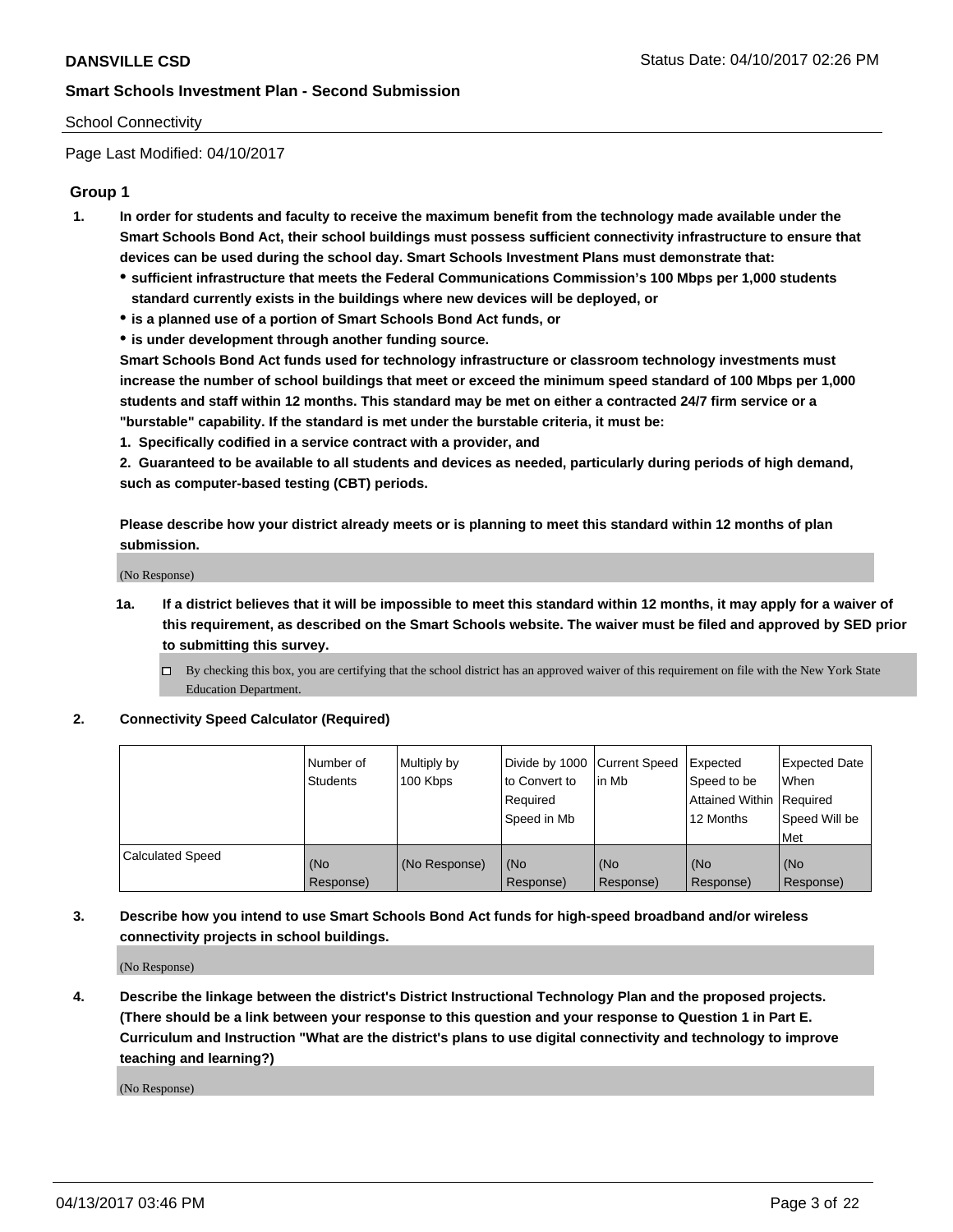#### School Connectivity

Page Last Modified: 04/10/2017

**5. If the district wishes to have students and staff access the Internet from wireless devices within the school building, or in close proximity to it, it must first ensure that it has a robust Wi-Fi network in place that has sufficient bandwidth to meet user demand.**

**Please describe how you have quantified this demand and how you plan to meet this demand.**

(No Response)

**6. As indicated on Page 5 of the guidance, the Office of Facilities Planning will have to conduct a preliminary review of all capital projects, including connectivity projects.**

**Please indicate on a separate row each project number given to you by the Office of Facilities Planning.**

| Project Number |  |
|----------------|--|
|                |  |
| (No Response)  |  |

**7. Certain high-tech security and connectivity infrastructure projects may be eligible for an expedited review process as determined by the Office of Facilities Planning.**

**Was your project deemed eligible for streamlined review?**

(No Response)

**8. Include the name and license number of the architect or engineer of record.**

| Name          | License Number |
|---------------|----------------|
| (No Response) | (No Response)  |

**9. If you are submitting an allocation for School Connectivity complete this table.**

**Note that the calculated Total at the bottom of the table must equal the Total allocation for this category that you entered in the SSIP Overview overall budget.** 

|                                            | Sub-              |
|--------------------------------------------|-------------------|
|                                            | <b>Allocation</b> |
| Network/Access Costs                       | (No Response)     |
| <b>Outside Plant Costs</b>                 | (No Response)     |
| School Internal Connections and Components | (No Response)     |
| Professional Services                      | (No Response)     |
| Testing                                    | (No Response)     |
| <b>Other Upfront Costs</b>                 | (No Response)     |
| <b>Other Costs</b>                         | (No Response)     |
| Totals:                                    | 0                 |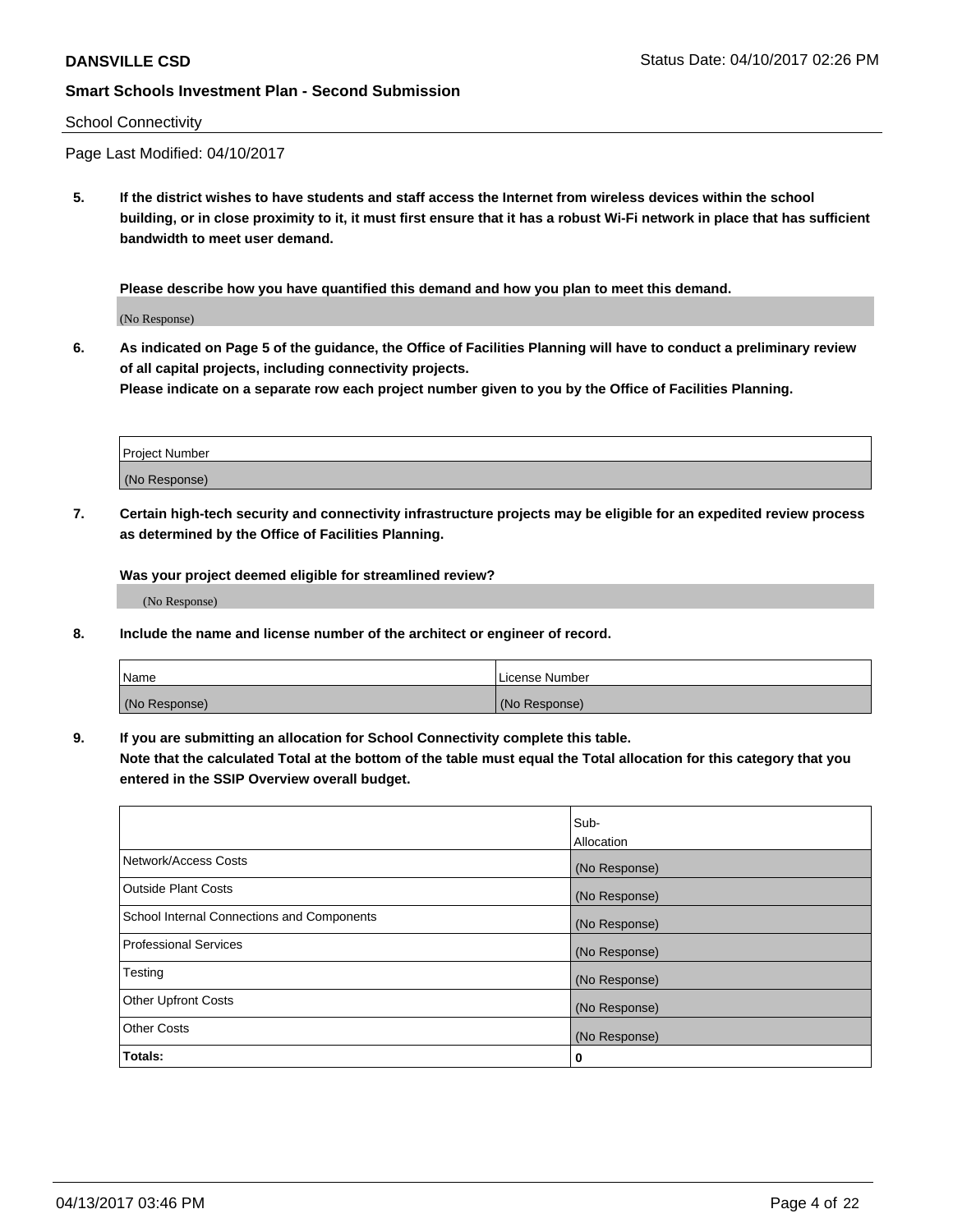#### School Connectivity

Page Last Modified: 04/10/2017

**10. Please detail the type, quantity, per unit cost and total cost of the eligible items under each sub-category. This is especially important for any expenditures listed under the "Other" category. All expenditures must be eligible for tax-exempt financing to be reimbursed through the SSBA. Sufficient detail must be provided so that we can verify this is the case. If you have any questions, please contact us directly through smartschools@nysed.gov. NOTE: Wireless Access Points should be included in this category, not under Classroom Educational Technology, except those that will be loaned/purchased for nonpublic schools.**

| Select the allowable expenditure | Item to be purchased | <b>Quantity</b> | Cost per Item | <b>Total Cost</b> |
|----------------------------------|----------------------|-----------------|---------------|-------------------|
| type.                            |                      |                 |               |                   |
| Repeat to add another item under |                      |                 |               |                   |
| each type.                       |                      |                 |               |                   |
| (No Response)                    | (No Response)        | (No Response)   | (No Response) | (No Response)     |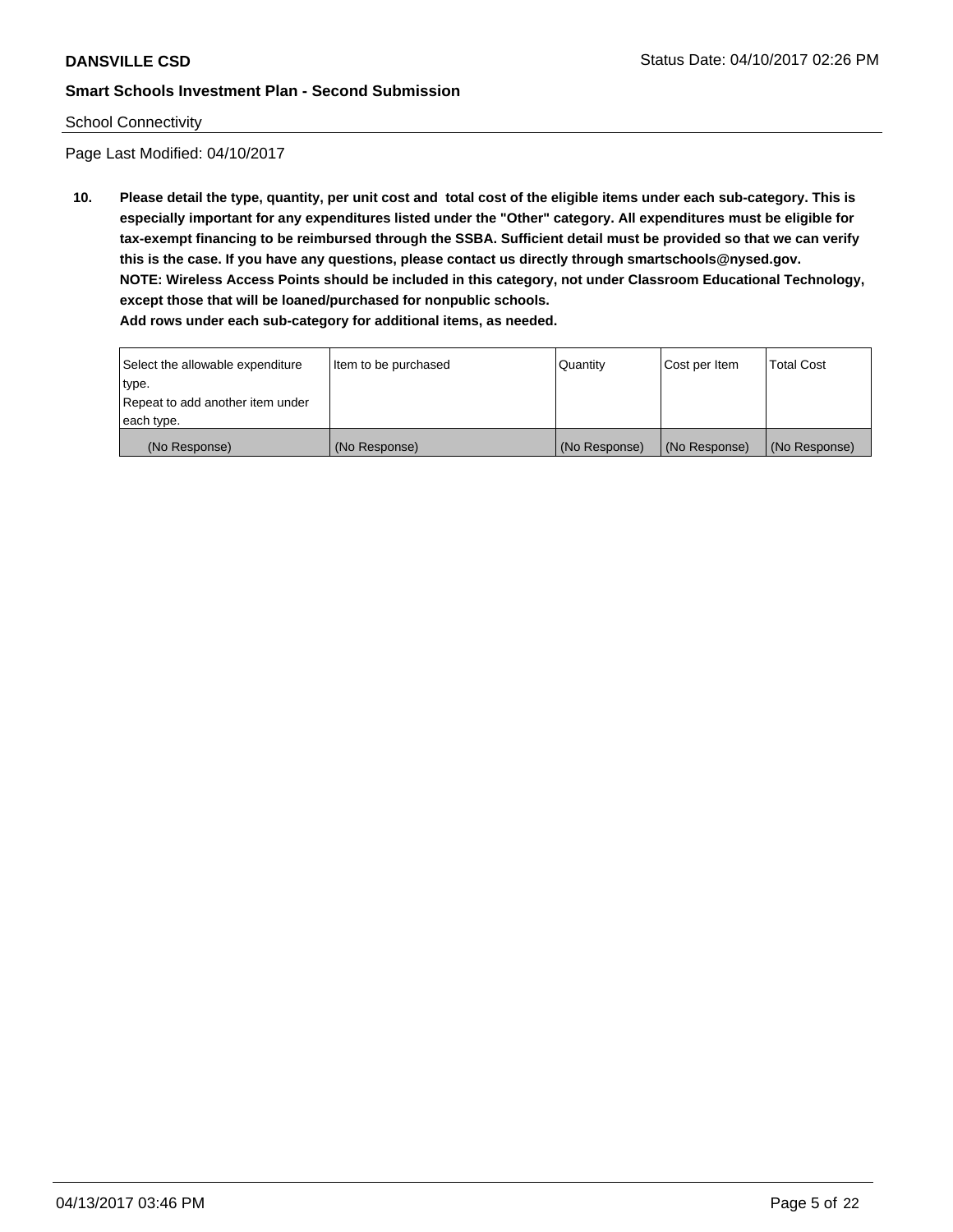Community Connectivity (Broadband and Wireless)

Page Last Modified: 04/07/2017

### **Group 1**

**1. Describe how you intend to use Smart Schools Bond Act funds for high-speed broadband and/or wireless connectivity projects in the community.**

(No Response)

**2. Please describe how the proposed project(s) will promote student achievement and increase student and/or staff access to the Internet in a manner that enhances student learning and/or instruction outside of the school day and/or school building.**

(No Response)

**3. Community connectivity projects must comply with all the necessary local building codes and regulations (building and related permits are not required prior to plan submission).**

 $\Box$  I certify that we will comply with all the necessary local building codes and regulations.

**4. Please describe the physical location of the proposed investment.**

(No Response)

**5. Please provide the initial list of partners participating in the Community Connectivity Broadband Project, along with their Federal Tax Identification (Employer Identification) number.**

| <b>Project Partners</b> | Federal ID#     |
|-------------------------|-----------------|
| (No Response)           | l (No Response) |

**6. If you are submitting an allocation for Community Connectivity, complete this table. Note that the calculated Total at the bottom of the table must equal the Total allocation for this category that you entered in the SSIP Overview overall budget.**

|                                    | Sub-Allocation |
|------------------------------------|----------------|
| Network/Access Costs               | (No Response)  |
| Outside Plant Costs                | (No Response)  |
| <b>Tower Costs</b>                 | (No Response)  |
| <b>Customer Premises Equipment</b> | (No Response)  |
| <b>Professional Services</b>       | (No Response)  |
| Testing                            | (No Response)  |
| <b>Other Upfront Costs</b>         | (No Response)  |
| <b>Other Costs</b>                 | (No Response)  |
| Totals:                            | 0              |

**7. Please detail the type, quantity, per unit cost and total cost of the eligible items under each sub-category. This is especially important for any expenditures listed under the "Other" category. All expenditures must be capital-bond eligible to be reimbursed through the SSBA. If you have any questions, please contact us directly through smartschools@nysed.gov.**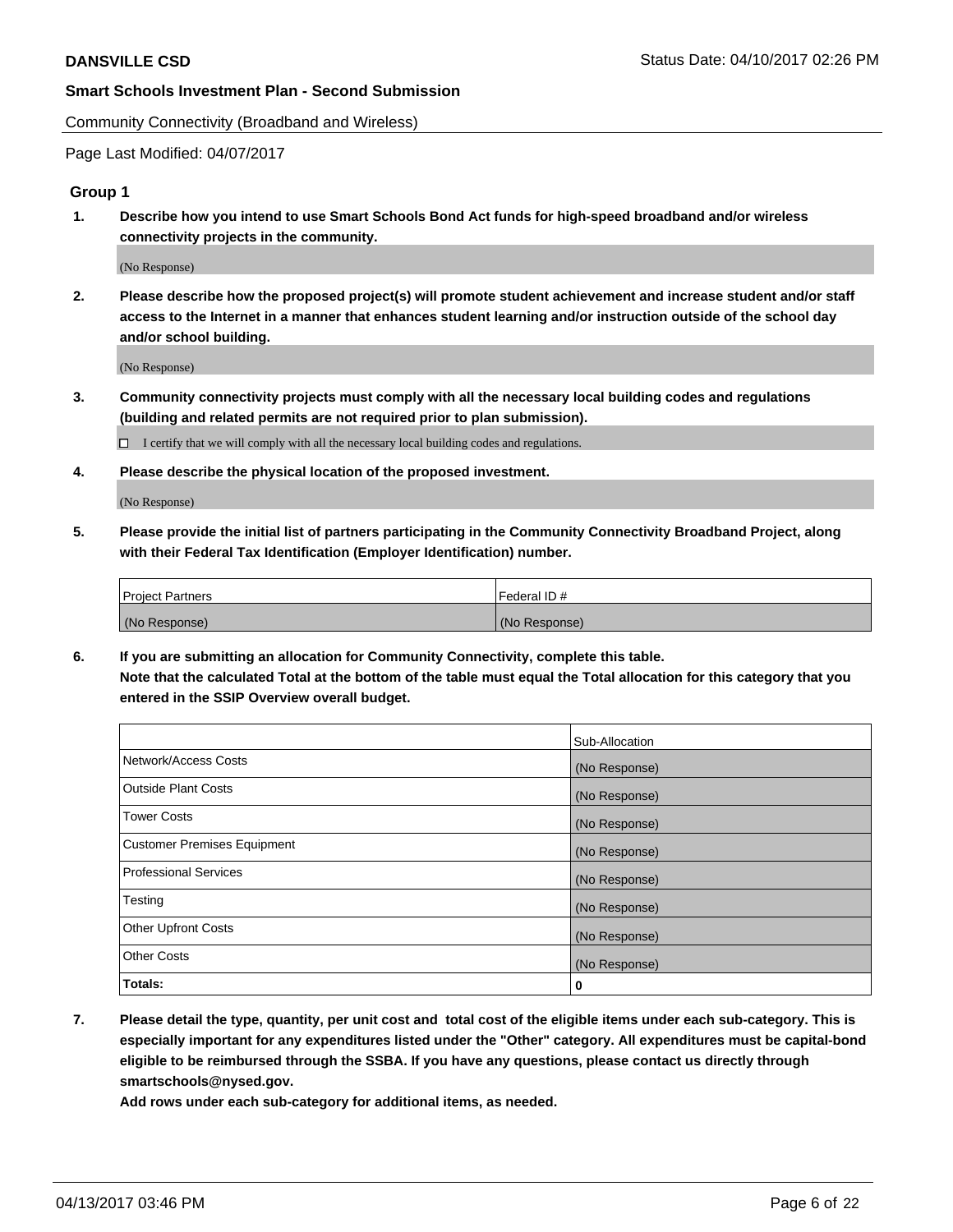Community Connectivity (Broadband and Wireless)

Page Last Modified: 04/07/2017

| Select the allowable expenditure<br>type.<br>Repeat to add another item under | Item to be purchased | Quantity      | Cost per Item | <b>Total Cost</b> |
|-------------------------------------------------------------------------------|----------------------|---------------|---------------|-------------------|
| each type.                                                                    |                      |               |               |                   |
| (No Response)                                                                 | (No Response)        | (No Response) | (No Response) | (No Response)     |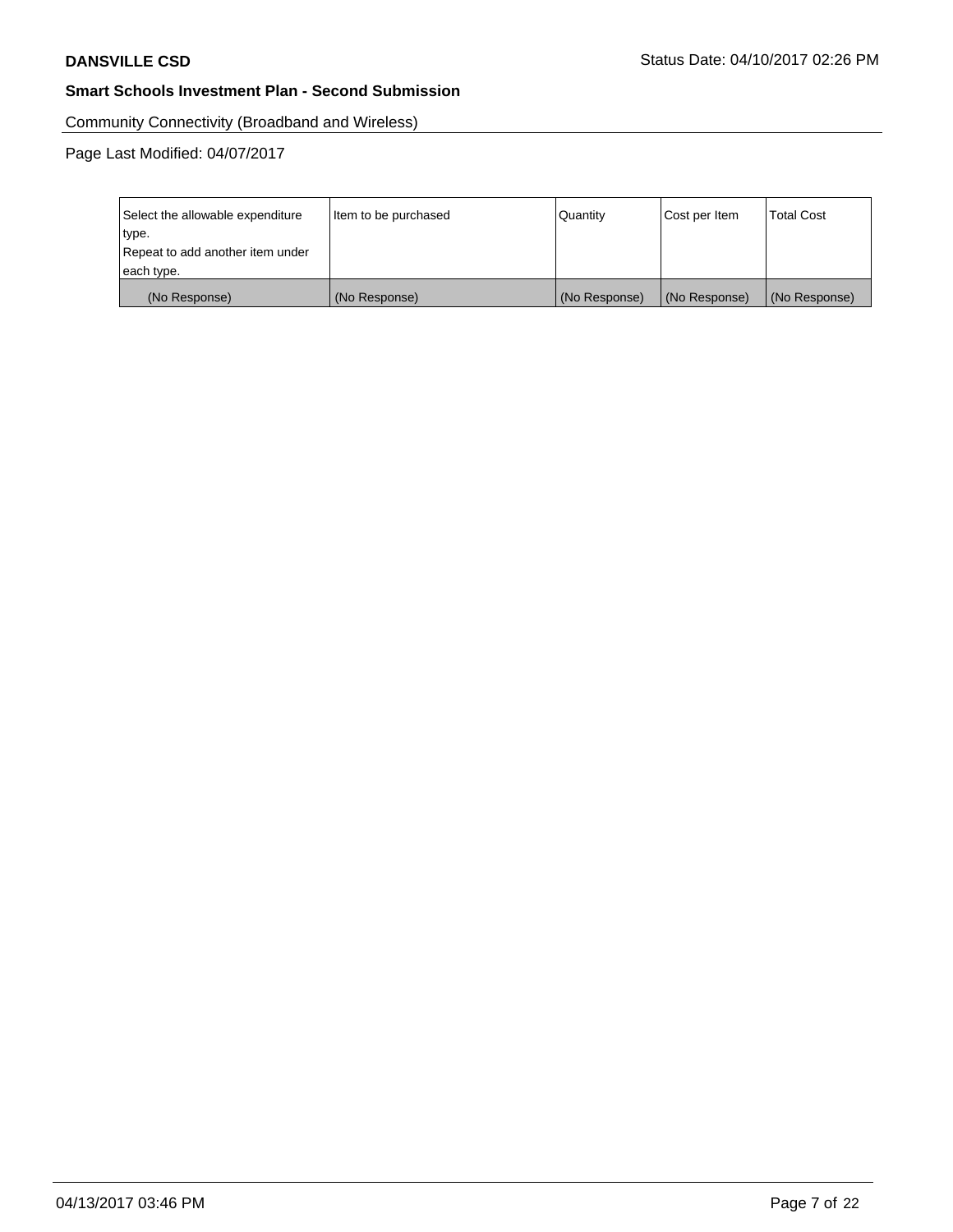### Classroom Learning Technology

Page Last Modified: 04/10/2017

## **Questions**

**1. In order for students and faculty to receive the maximum benefit from the technology made available under the Smart Schools Bond Act, their school buildings must possess sufficient connectivity infrastructure to ensure that devices can be used during the school day. Smart Schools Investment Plans must demonstrate that sufficient infrastructure that meets the Federal Communications Commission's 100 Mbps per 1,000 students standard currently exists in the buildings where new devices will be deployed, or is a planned use of a portion of Smart Schools Bond Act funds, or is under development through another funding source.**

**Smart Schools Bond Act funds used for technology infrastructure or classroom technology investments must increase the number of school buildings that meet or exceed the minimum speed standard of 100 Mbps per 1,000 students and staff within 12 months. This standard may be met on either a contracted 24/7 firm service or a "burstable" capability. If the standard is met under the burstable criteria, it must be:**

**1. Specifically codified in a service contract with a provider, and**

**2. Guaranteed to be available to all students and devices as needed, particularly during periods of high demand, such as computer-based testing (CBT) periods.**

**Please describe how your district already meets or is planning to meet this standard within 12 months of plan submission.**

The Dansville School District 2016 Technology Survey, states that our current capacity meets the minimum requirement, as verified by our regional BOCES office (EduTech, Wayne Fingerlakes BOCES) and by IT staff monitoring. According to the data they provided, we have 300 Mbps per 1,000 students. The district has 300 mbps for 1507 students and 328 staff.

- **1a. If a district believes that it will be impossible to meet this standard within 12 months, it may apply for a waiver of this requirement, as described on the Smart Schools website. The waiver must be filed and approved by SED prior to submitting this survey.**
	- $\Box$  By checking this box, you are certifying that the school district has an approved waiver of this requirement on file with the New York State Education Department.

**2. Connectivity Speed Calculator (Required)**

|                         | Number of<br><b>Students</b> | Multiply by<br>100 Kbps | Divide by 1000 Current Speed<br>to Convert to<br>Required<br>Speed in Mb | in Mb | Expected<br>Speed to be<br>Attained Within   Required<br>12 Months | <b>Expected Date</b><br><b>When</b><br>Speed Will be<br>Met |
|-------------------------|------------------------------|-------------------------|--------------------------------------------------------------------------|-------|--------------------------------------------------------------------|-------------------------------------------------------------|
| <b>Calculated Speed</b> | 1.507                        | 150.700                 | 150.7                                                                    | 300   | (No<br>Response)                                                   | (No<br>Response)                                            |

**3. If the district wishes to have students and staff access the Internet from wireless devices within the school building, or in close proximity to it, it must first ensure that it has a robust Wi-Fi network in place that has sufficient bandwidth to meet user demand.**

**Please describe how you have quantified this demand and how you plan to meet this demand.**

Our bandwidth capacity has been verified by our regional BOCES (EduTech Wayne Fingerlakes BOCES). IT Staff currently monitors the bandwidth usage in the District by taking random snapshots of it at different times during the day. Currently we average less than our allotment of bandwidth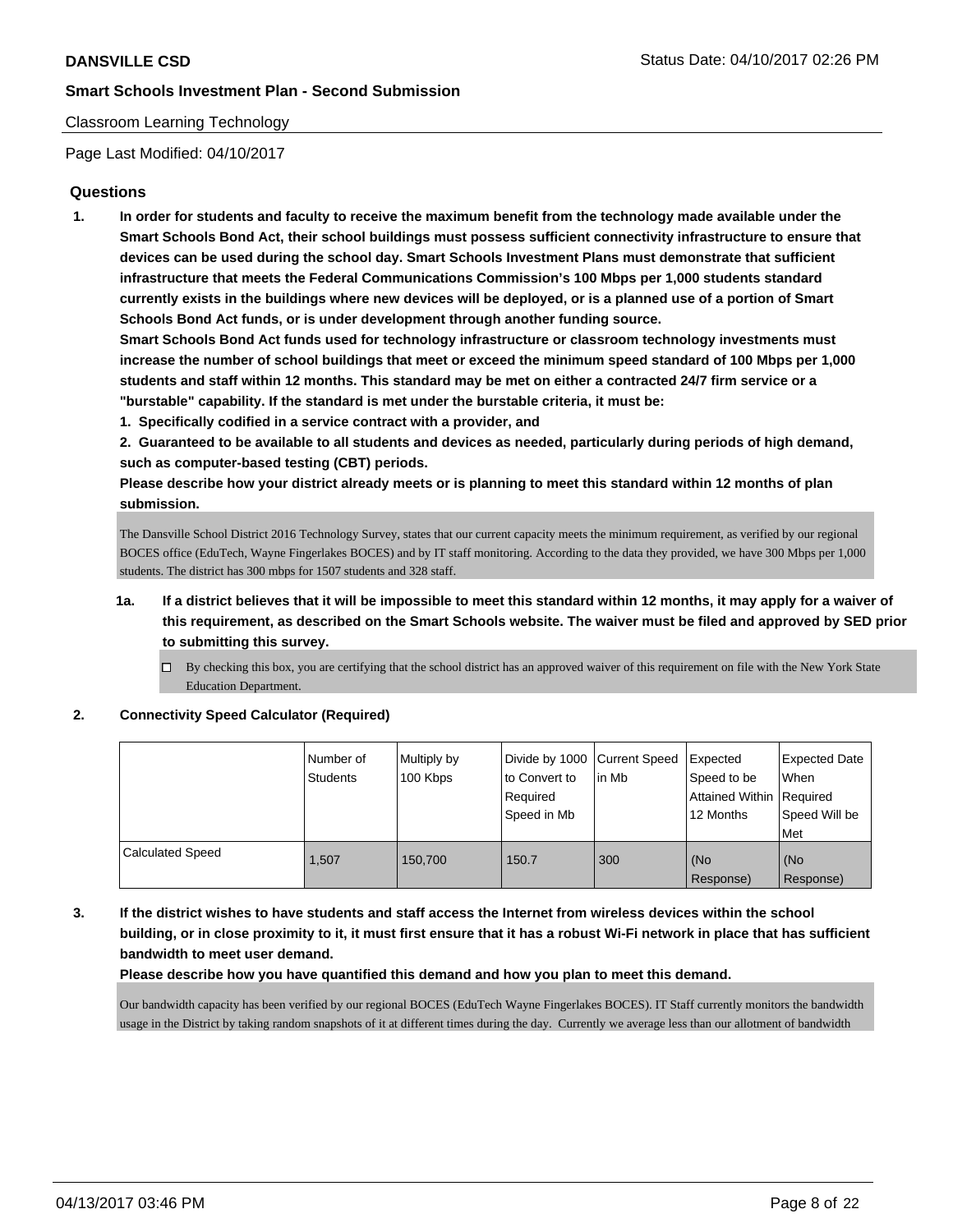#### Classroom Learning Technology

Page Last Modified: 04/10/2017

**4. All New York State public school districts are required to complete and submit an Instructional Technology Plan survey to the New York State Education Department in compliance with Section 753 of the Education Law and per Part 100.12 of the Commissioner's Regulations.**

**Districts that include educational technology purchases as part of their Smart Schools Investment Plan must have a submitted and approved Instructional Technology Plan survey on file with the New York State Education Department.**

- By checking this box, you are certifying that the school district has an approved Instructional Technology Plan survey on file with the New York State Education Department.
- **5. Describe the devices you intend to purchase and their compatibility with existing or planned platforms or systems. Specifically address the adequacy of each facility's electrical, HVAC and other infrastructure necessary to install and support the operation of the planned technology.**

Electrical power in each classroom is sufficient to run requested classroom technology equipment. There are sufficient outlets and devices will not be plugged into extension cords. Chromebooks will replace older models in 3 grade levels to continue to maintain our 1:1 and adequately prepare the district for NYS ELA and Math 3-8 assessments to be taken on-line. Promethean Board, SMART Board and TouchWorks boards are for increased digital instruction in line with a 1:1 environment. The Touchworks interactive whiteboard is to allow digital access for instruction and learning in expanded library/media center. Electrical support is adequate to support this as a mobile device in areas of the library. The Vernier Digital Sensing Technology are to allow greater instructional technology and digital data analysis in science classes. This hardware measurement probes to be provided in Chemistry and Physics furthers our STEAM initiatives by allowing digital measurement of various scientific data with direct transmission to student CBs for enhanced analysis and learning. Desktop replacement for maintainance of windows based devices. Kindle readers give access to digital literacy content and supports to give special education students greater access to the general curriculum. This is all consistent with our 1:1 initiative as well as overall comprehensive technology plans. The district coordinates work between IT and Buildings and Grounds to ensure adequate installation and maintenance of high tech equipment and HVAC/electrical infrastructure to maintain. For iPads in our Primary School, the wireless infrastructure is sufficient to handle the iPads we plan to purchase. We plan to purchase charging carts for student/staff use and the electrical capacity of the building is sufficient for this as well.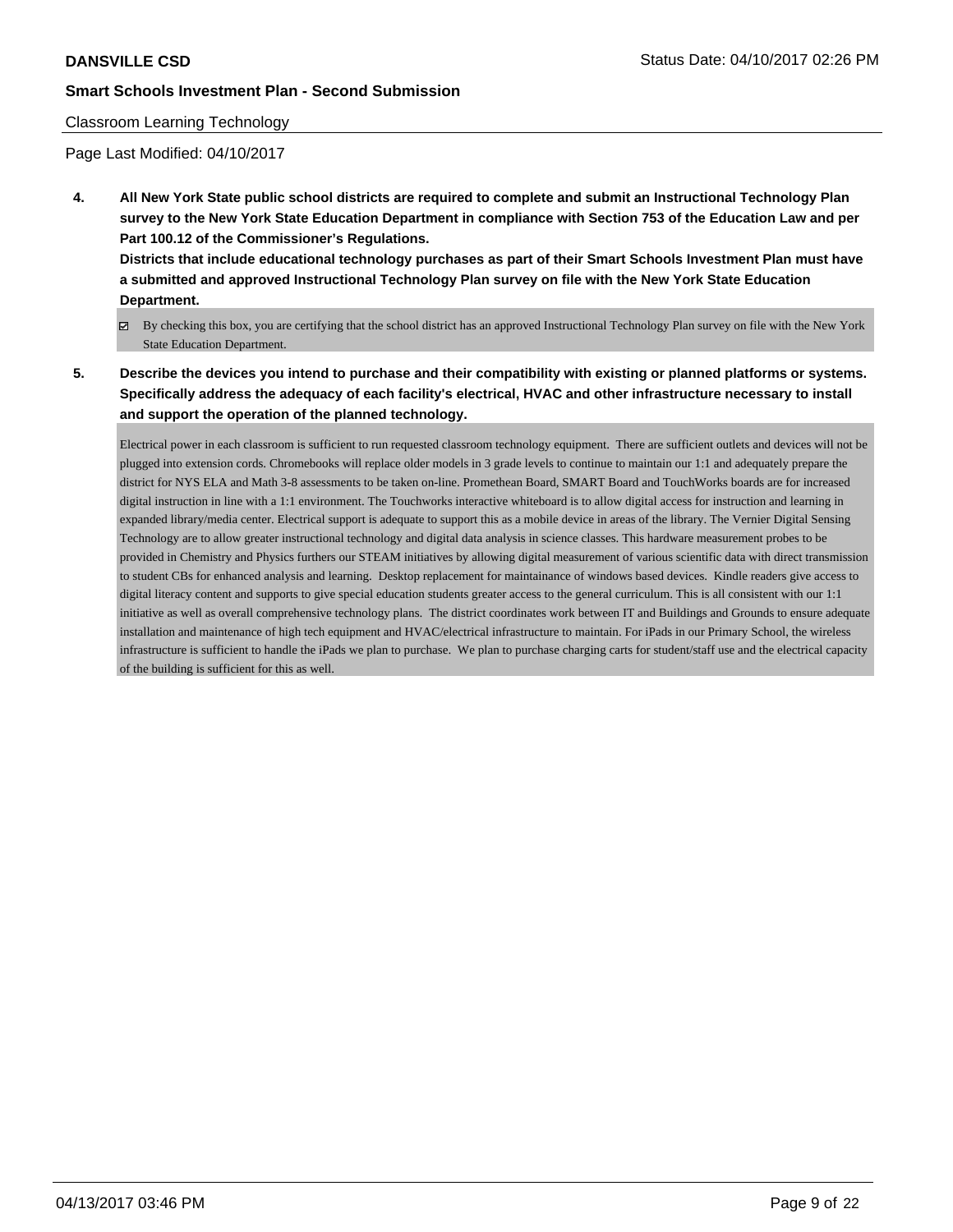#### Classroom Learning Technology

Page Last Modified: 04/10/2017

- **6. Describe how the proposed technology purchases will:**
	- **> enhance differentiated instruction;**
	- **> expand student learning inside and outside the classroom;**
	- **> benefit students with disabilities and English language learners; and**
	- **> contribute to the reduction of other learning gaps that have been identified within the district.**

**The expectation is that districts will place a priority on addressing the needs of students who struggle to succeed in a rigorous curriculum. Responses in this section should specifically address this concern and align with the district's Instructional Technology Plan (in particular Question 2 of E. Curriculum and Instruction: "Does the district's instructional technology plan address the needs of students with disabilities to ensure equitable access to instruction, materials and assessments?" and Question 3 of the same section: "Does the district's instructional technology plan address the provision of assistive technology specifically for students with disabilities to ensure access to and participation in the general curriculum?"**

Enhance differentiated instruction 1- GAFE by its very nature helps with differentiating instruction. Teachers have developed lessons that use the collaborative and assistive features of GAFE to ensure all students are learning appropriately. In addition GAFE and add-ons are extremely beneficial in assessment and progress monitoring. Purchases with the second submission ensure the continued high functionality of our inventory of Chromebooks and desktops so that all staff and students have access to appropriate technology devices to enhance learning, and teaching. The Promethean, SMART and TouchWorks board purchases will help teachers with providing the best instructional technology to enhance teaching and learning,as well as enhancing collaboration and student management with their ability to link devices as well as GoGuardian's ability to monitor student activity online. The Touchworks interactive white board goes even further in providing mobile interactive whiteboard for teaching and learning digitally. The Vernier digital sensor technology allows greater digital data analysis to enhance learning in science classes. Specifically this hardware measurement probe allows advanced data measurement data to transmit directly to student devices for greater analysis, and instruction. This allows greater access to STEAM technology and prepares our students better for advanced scientific study. The Kindle readers allow special education students greater access to the general curriculum by their many features from digital support and content available on the device. This second submission addresses needs at all district buildings.

Expand Student learning inside and outside the classroom - GAFE similarly makes learning inside and outside the classroom more engaging, and available to all students, staff, and faculty. Teachers have learned advanced uses of web based applications and taught each other in collaborative PD on many occasions and across many venues: Google Classroom, Google Hangouts, Google Calendar, Goobric and Doctopus, Google Forms and Floobaroo, Code.Org, Minecraft.edu, ThingLink, etch. Students and staff alike as well as parents report overwhelmingly positive learning enhancements with the 1:1 based on reporting in our annual surveys, the most recent this April 2017. The expenditure of these funds ensure our continued drive toward excellence as this submission seeks to replace aging inventory, increase use of interactive whiteboards and higher level instruction, measurement and data analysis in science and special education.

Benefits English Language Learners and Special Education - the district has less than 3% ELL students and yet we do not exclude them from instructional technology planning. Their learning needs are part of our planning and access to online learning aimed at ELL population enhances their learning, from translation software, reading aloud add-ons and so on. Special Education students are similarly integrally part of our planning. Special Education staff were part of the district Technology Committee and as such have been an integral part of the development of the plan for the strategic expenditure of additional funds with this and subsequent submissions. Special Education staff have been overwhelmingly pleased with the increase in engagement and learning of special education students with Chromebooks and GAFE. With the SSIP, we have budgeted for and hope to achieve greater access to the general curriculum and further increases in engagement and learning by purchasing technology such as kindles to allow students access to reading material and currciulum with digital supports, Chromebooks especially touch Chromebooks offer special education students greater access.

Contribute to the reduction of other learning gaps that have been identified within the district - Formative and summative assessment as well as progress monitoring are all enhanced by instructional technology. Teachers submit regular instructional plans as well as progress monitoring targets to ensure learning gaps are addressed in good first teaching. A robust RTI program is in place (with enhanced collaborative capabilities of technology) to plan for intervention of students with consistent gaps in learning. Technology is crucial to meeting individual student learning needs. This second submission addresses the learning needs of all students. Teachers can design instruction as well as intervention and progress monitoring more effectively with technology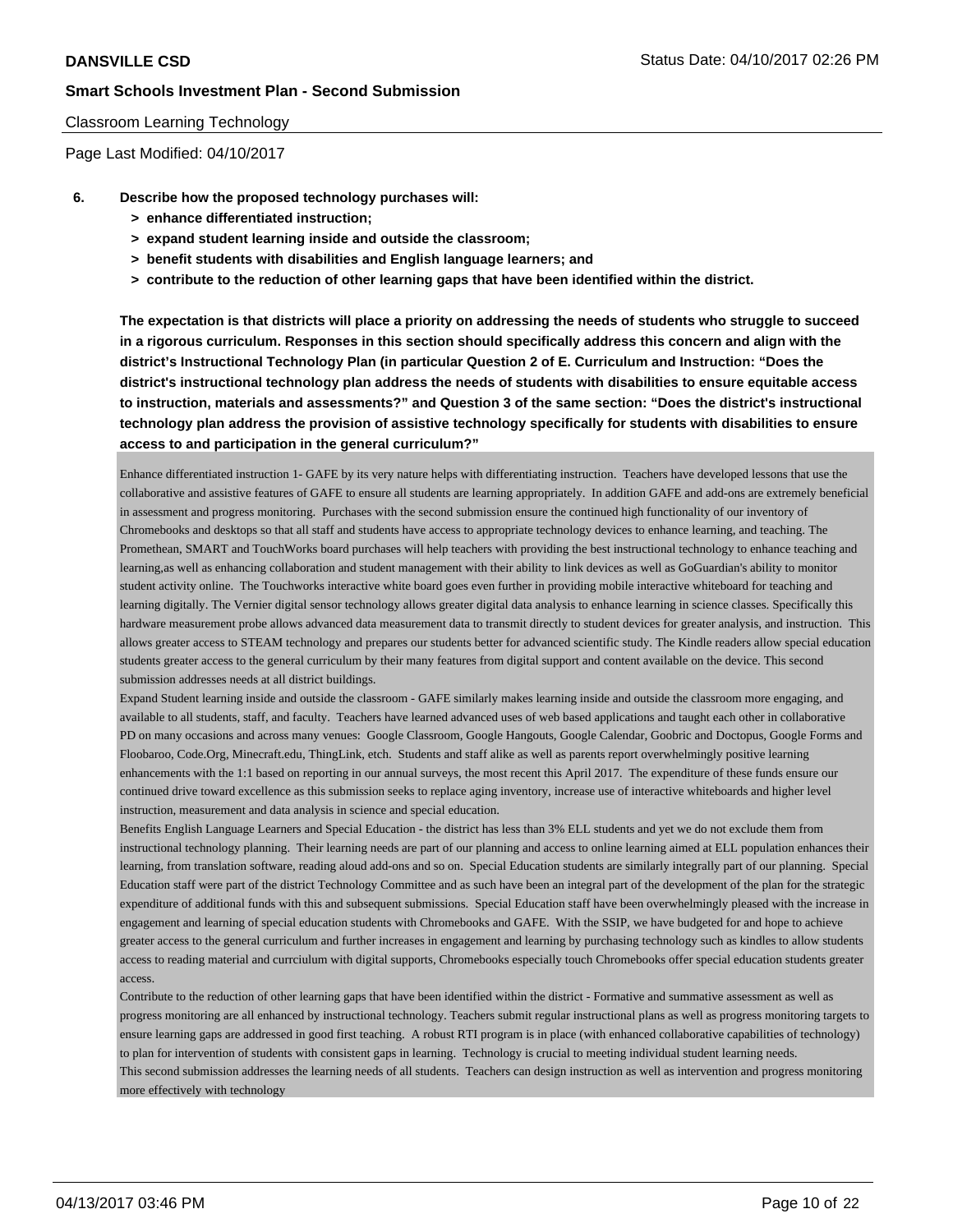#### Classroom Learning Technology

Page Last Modified: 04/10/2017

**7. Where appropriate, describe how the proposed technology purchases will enhance ongoing communication with parents and other stakeholders and help the district facilitate technology-based regional partnerships, including distance learning and other efforts.**

GAFE provides a myriad of methods to improve communication and collaboration. Specifically this year Google Classroom has a new feature specially for family-school communication on all things in the classroom. Parents can access assignments and grades directly through Google Classroom and our Student Management System. In addition we have offered and will continue to offer parent training in GAFE and Chrombooks to improve communication. Faculty access to their own devise allows better home-school communications. Devices we provide can help parents access our student data management system. Student regularly collaborate with each other and with teachers through use of GAFE which is cloud based so they can collaborate on documents, presentations, and sheest real time from anywhere with our our closed district intranet. Some teachers have even used Google Hangouts to include absent students in instruction. Further interactive whiteboards will be used to enhance the collaborative features of Chrombooks by the ability to link all the devices in the room so the teacher can demonstrate and also see what each device is working on to keep all on task. This second submission will continue to enhance these features.

**8. Describe the district's plan to provide professional development to ensure that administrators, teachers and staff can employ the technology purchased to enhance instruction successfully.**

**Note: This response should be aligned and expanded upon in accordance with your district's response to Question 1 of F. Professional Development of your Instructional Technology Plan: "Please provide a summary of professional development offered to teachers and staff, for the time period covered by this plan, to support technology to enhance teaching and learning. Please include topics, audience and method of delivery within your summary."**

Ongoing PD has continued this 2015-2016 school year with a Google Classroom Tech PD and Mini Academies. This upcoming Summer we will offer: Tech Institutes in collaboration with neighboring districts, NYSCATE Google Camp and Google Tech Bootcamps (where teachers will be eligible to become Google Certified Educators) will be offered to our teachers. In addition, we have a Google Certified Trainer on staff who is available to help faculty and staff during the school day, after school and in summers. By this time, we also have a cadre of teachers who have presented at conferences across the state on various Instructional Technology Conferences and then in turn help teachers within district throughout the year as well as facilitate our Summer Tech Institutes and Google Camp. Staff are offered sessions on basics and advanced GAFE, using Research with Google and advanced technology, Ed Tech Google Bootcamp, NYSCATE Google Summit and annual convention, ThingLink, My Maps, Hyperdocs, Google Classroom, Google Forms, Floobaroo, Goobric and Doctopus for example

- **9. Districts must contact the SUNY/CUNY teacher preparation program that supplies the largest number of the district's new teachers to request advice on innovative uses and best practices at the intersection of pedagogy and educational technology.**
	- $\boxtimes$  By checking this box, you certify that you have contacted the SUNY/CUNY teacher preparation program that supplies the largest number of your new teachers to request advice on these issues.
	- **9a. Please enter the name of the SUNY or CUNY Institution that you contacted.**

SUNY Geneseo

**9b. Enter the primary Institution phone number.**

585-245-5560

**9c. Enter the name of the contact person with whom you consulted and/or will be collaborating with on innovative uses of technology and best practices.**

Anjoo Sikka, Ph.D. Professor & Dean, Ella Cline Shear School of Education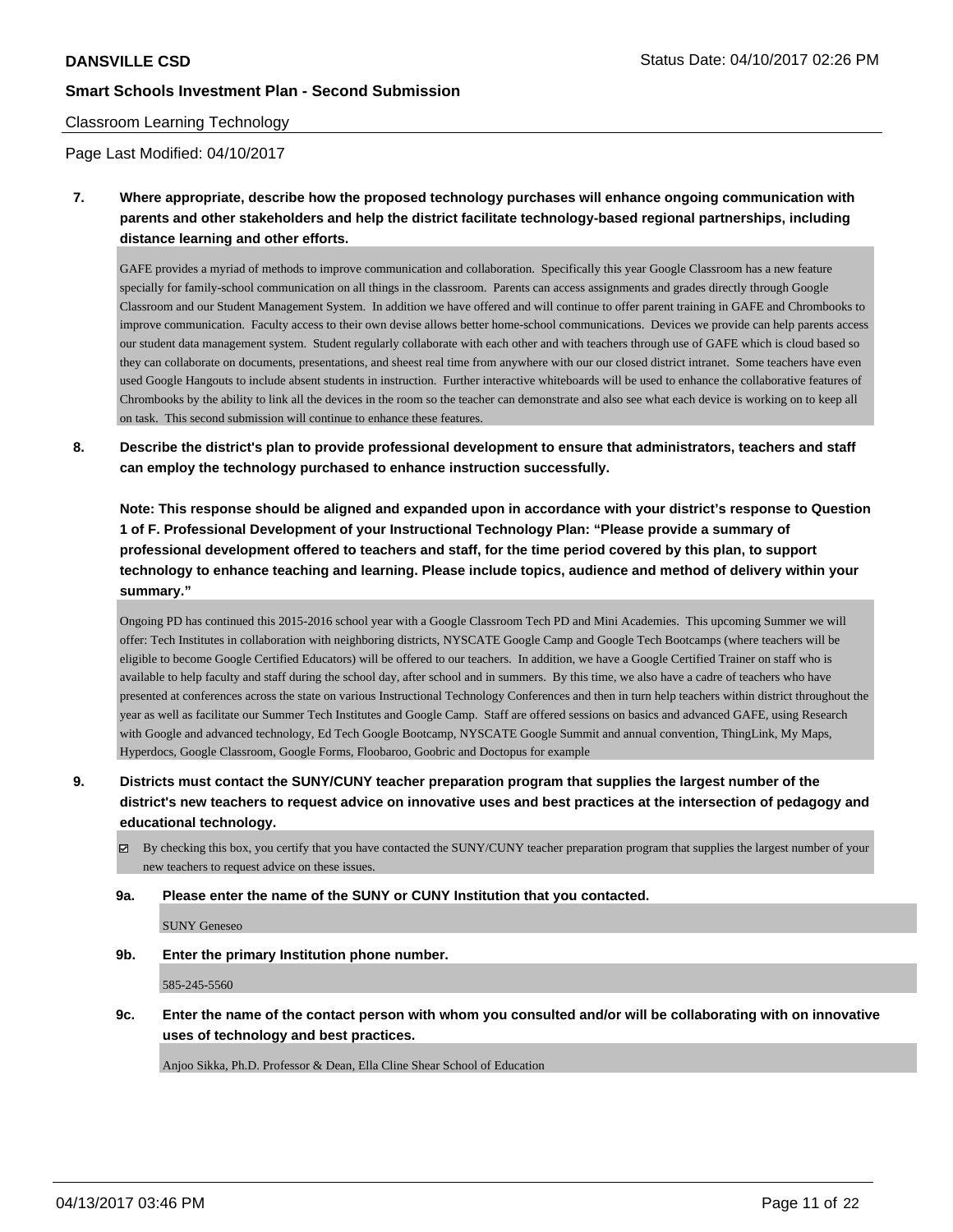#### Classroom Learning Technology

Page Last Modified: 04/10/2017

**10. A district whose Smart Schools Investment Plan proposes the purchase of technology devices and other hardware must account for nonpublic schools in the district.**

**Are there nonpublic schools within your school district?**

Yes

 $\boxtimes$  No

**11. Nonpublic Classroom Technology Loan Calculator**

**The Smart Schools Bond Act provides that any Classroom Learning Technology purchases made using Smart Schools funds shall be lent, upon request, to nonpublic schools in the district. However, no school district shall be required to loan technology in amounts greater than the total obtained and spent on technology pursuant to the Smart Schools Bond Act and the value of such loan may not exceed the total of \$250 multiplied by the nonpublic school enrollment in the base year at the time of enactment. See:**

**http://www.p12.nysed.gov/mgtserv/smart\_schools/docs/Smart\_Schools\_Bond\_Act\_Guidance\_04.27.15\_Final.pdf.**

|                                       | 1. Classroom<br>Technology<br>Sub-allocation | l 2. Public<br>Enrollment<br>$(2014-15)$ | 3. Nonpublic<br>l Enrollment<br>$(2014-15)$ | l 4. Sum of<br>Public and<br>Nonpublic<br>Enrollment                                          | 15. Total Per<br>Pupil Sub-<br>lallocation | l 6. Total<br>Nonpublic Loan<br>Amount |
|---------------------------------------|----------------------------------------------|------------------------------------------|---------------------------------------------|-----------------------------------------------------------------------------------------------|--------------------------------------------|----------------------------------------|
| Calculated Nonpublic Loan<br>l Amount |                                              |                                          |                                             | (No Response)   (No Response)   (No Response)   (No Response)   (No Response)   (No Response) |                                            |                                        |

**12. To ensure the sustainability of technology purchases made with Smart Schools funds, districts must demonstrate a long-term plan to maintain and replace technology purchases supported by Smart Schools Bond Act funds. This sustainability plan shall demonstrate a district's capacity to support recurring costs of use that are ineligible for Smart Schools Bond Act funding such as device maintenance, technical support, Internet and wireless fees, maintenance of hotspots, staff professional development, building maintenance and the replacement of incidental items. Further, such a sustainability plan shall include a long-term plan for the replacement of purchased devices and equipment at the end of their useful life with other funding sources.**

 $\boxtimes$  By checking this box, you certify that the district has a sustainability plan as described above.

**13. Districts must ensure that devices purchased with Smart Schools Bond funds will be distributed, prepared for use, maintained and supported appropriately. Districts must maintain detailed device inventories in accordance with generally accepted accounting principles.**

By checking this box, you certify that the district has a distribution and inventory management plan and system in place.

**14. If you are submitting an allocation for Classroom Learning Technology complete this table. Note that the calculated Total at the bottom of the table must equal the Total allocation for this category that you entered in the SSIP Overview overall budget.**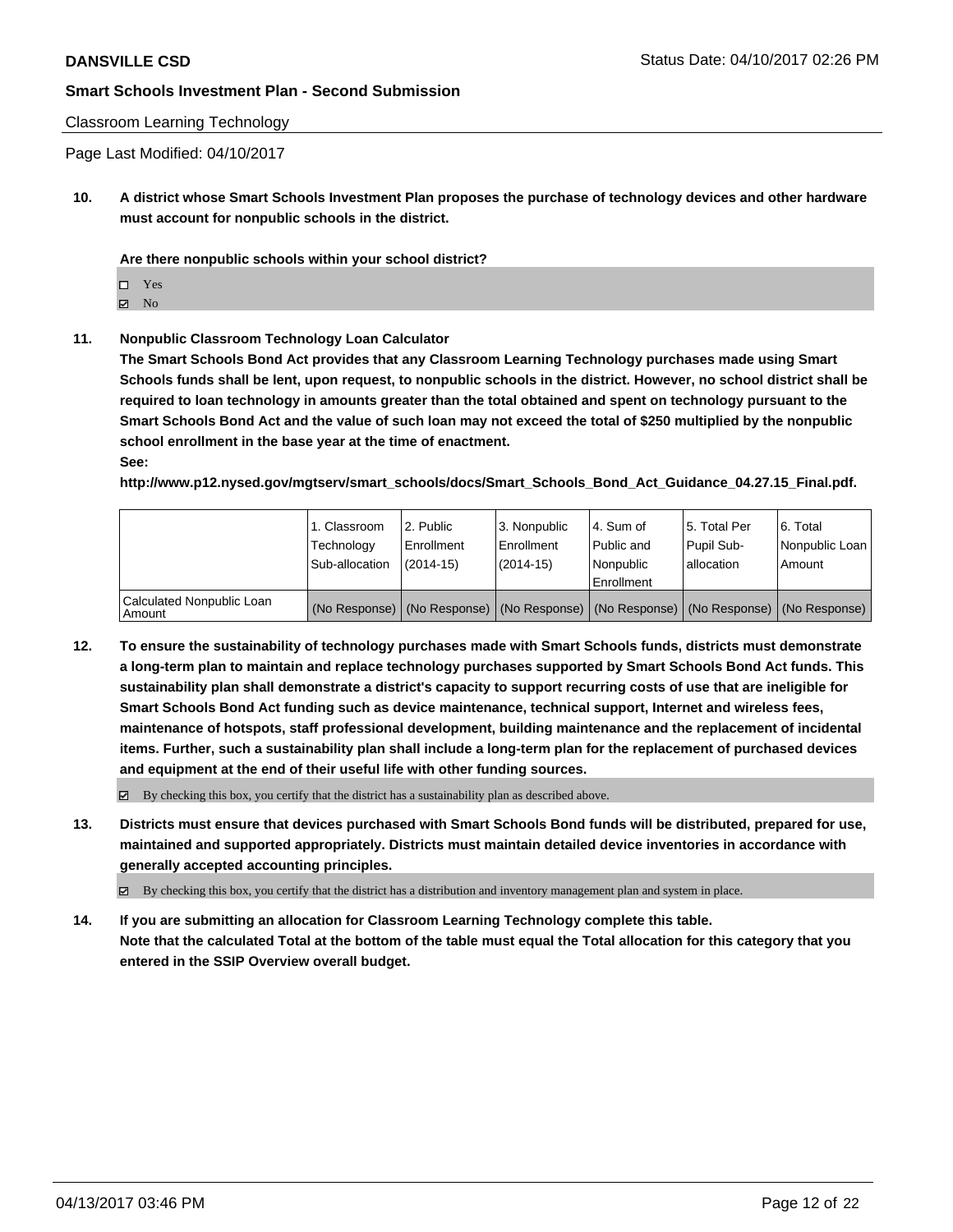## Classroom Learning Technology

Page Last Modified: 04/10/2017

|                         | Sub-Allocation |
|-------------------------|----------------|
| Interactive Whiteboards | 14,415         |
| Computer Servers        | (No Response)  |
| Desktop Computers       | 24,144         |
| <b>Laptop Computers</b> | 102,000        |
| <b>Tablet Computers</b> | 52,300         |
| <b>Other Costs</b>      | 91,286         |
| Totals:                 | 284,145        |

**15. Please detail the type, quantity, per unit cost and total cost of the eligible items under each sub-category. This is especially important for any expenditures listed under the "Other" category. All expenditures must be capital-bond eligible to be reimbursed through the SSBA. If you have any questions, please contact us directly through smartschools@nysed.gov.**

**Please specify in the "Item to be Purchased" field which specific expenditures and items are planned to meet the district's nonpublic loan requirement, if applicable.**

**NOTE: Wireless Access Points that will be loaned/purchased for nonpublic schools should ONLY be included in this category, not under School Connectivity, where public school districts would list them.**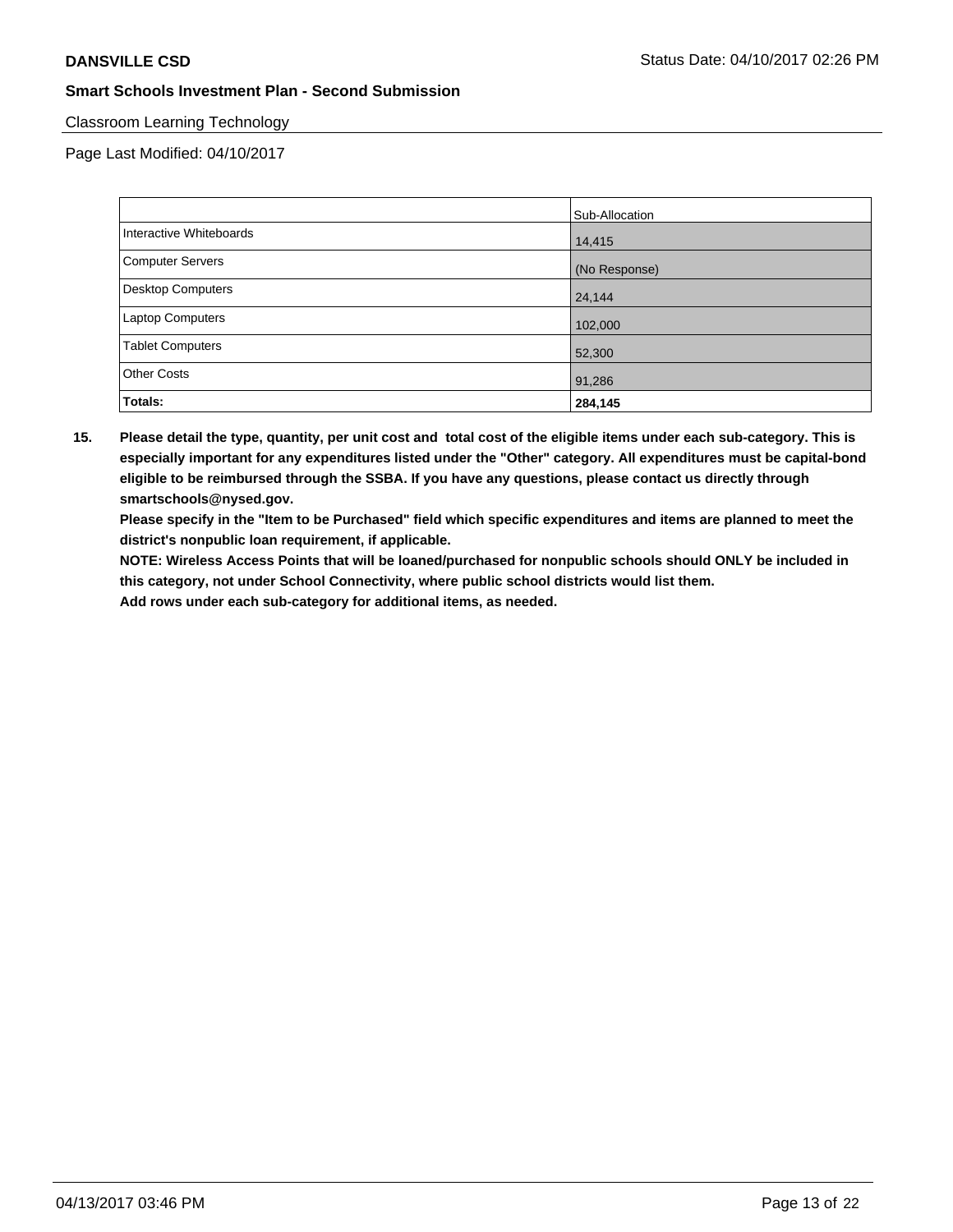# Classroom Learning Technology

Page Last Modified: 04/10/2017

| Select the allowable expenditure<br>type.<br>Repeat to add another item under<br>each type. | Item to be Purchased                                                                       | Quantity       | Cost per Item | <b>Total Cost</b> |
|---------------------------------------------------------------------------------------------|--------------------------------------------------------------------------------------------|----------------|---------------|-------------------|
| <b>Laptop Computers</b>                                                                     | <b>Asus Chromebook</b>                                                                     | 500            | 204           | 102,000           |
| <b>Other Costs</b>                                                                          | <b>Chromebook Cases</b>                                                                    | 1200           | 23            | 27,600            |
| Interactive Whiteboards                                                                     | <b>SMART Board</b>                                                                         | 1              | 4,200         | 4,200             |
| <b>Other Costs</b>                                                                          | SMART app IQ appliance                                                                     | 1              | 474           | 474               |
| <b>Other Costs</b>                                                                          | 25 HOMicable                                                                               | 1              | 18            | 18                |
| Interactive Whiteboards                                                                     | Conen Motorized Height adjustable<br><b>Center Column</b>                                  | 1              | 644           | 644               |
| Interactive Whiteboards                                                                     | Box style display Mount for Conen<br>Motorized Adjustable Column                           | 1              | 216           | 216               |
| Interactive Whiteboards                                                                     | H-Style Mobile Base for Conen<br>Motorized Height Adjustable Column                        | 1              | 364           | 364               |
| Interactive Whiteboards                                                                     | <b>Promethean Board</b>                                                                    | 1              | 5,743         | 5,743             |
| <b>Other Costs</b>                                                                          | <b>Vernier Hardware wireless</b><br>measurement probes - constant<br><b>Current System</b> | $\overline{7}$ | 59            | 413               |
| <b>Other Costs</b>                                                                          | Vernier ORP Sensor - wireless<br>measurement probes                                        | $\overline{7}$ | 81            | 567               |
| <b>Other Costs</b>                                                                          | Vernier wireless measurement probes<br>- Dual-Range Force Sensor                           | $\overline{2}$ | 109           | 218               |
| <b>Other Costs</b>                                                                          | Vernier wireless measurement probles<br>- Force Plate                                      | 1              | 275           | 275               |
| <b>Other Costs</b>                                                                          | Vernier - Shipping                                                                         | 1              | 44            | 44                |
| <b>Desktop Computers</b>                                                                    | HP Elitedesk 800 G2                                                                        | 37             | 629           | 23,272            |
| <b>Desktop Computers</b>                                                                    | HP Elitedesk 800 G2                                                                        | 1              | 872           | 872               |
| Interactive Whiteboards                                                                     | TouchWorks 89                                                                              | 1              | 895           | 895               |
| Interactive Whiteboards                                                                     | Touchworks Electronic Mobile Stand                                                         | $\mathbf{1}$   | 895           | 895               |
| Interactive Whiteboards                                                                     | Touchworks Amp and mounted<br>speaker                                                      | $\mathbf{1}$   | 159           | 159               |
| Interactive Whiteboards                                                                     | Touchworks - shipping costs                                                                | $\mathbf{1}$   | 200           | 200               |
| Interactive Whiteboards                                                                     | Optoma W307UST - Short throw<br>projector for Touchworks Interactive<br>WB                 | 1              | 1,099         | 1,099             |
| <b>Tablet Computers</b>                                                                     | Kindle Fire 8GB                                                                            | 30             | 80            | 2,400             |
| <b>Tablet Computers</b>                                                                     | iPad mini 4                                                                                | 100            | 499           | 49,900            |
| <b>Other Costs</b>                                                                          | iPad protective cases - Pelican Pro<br>Gear                                                | 100            | 54            | 5,400             |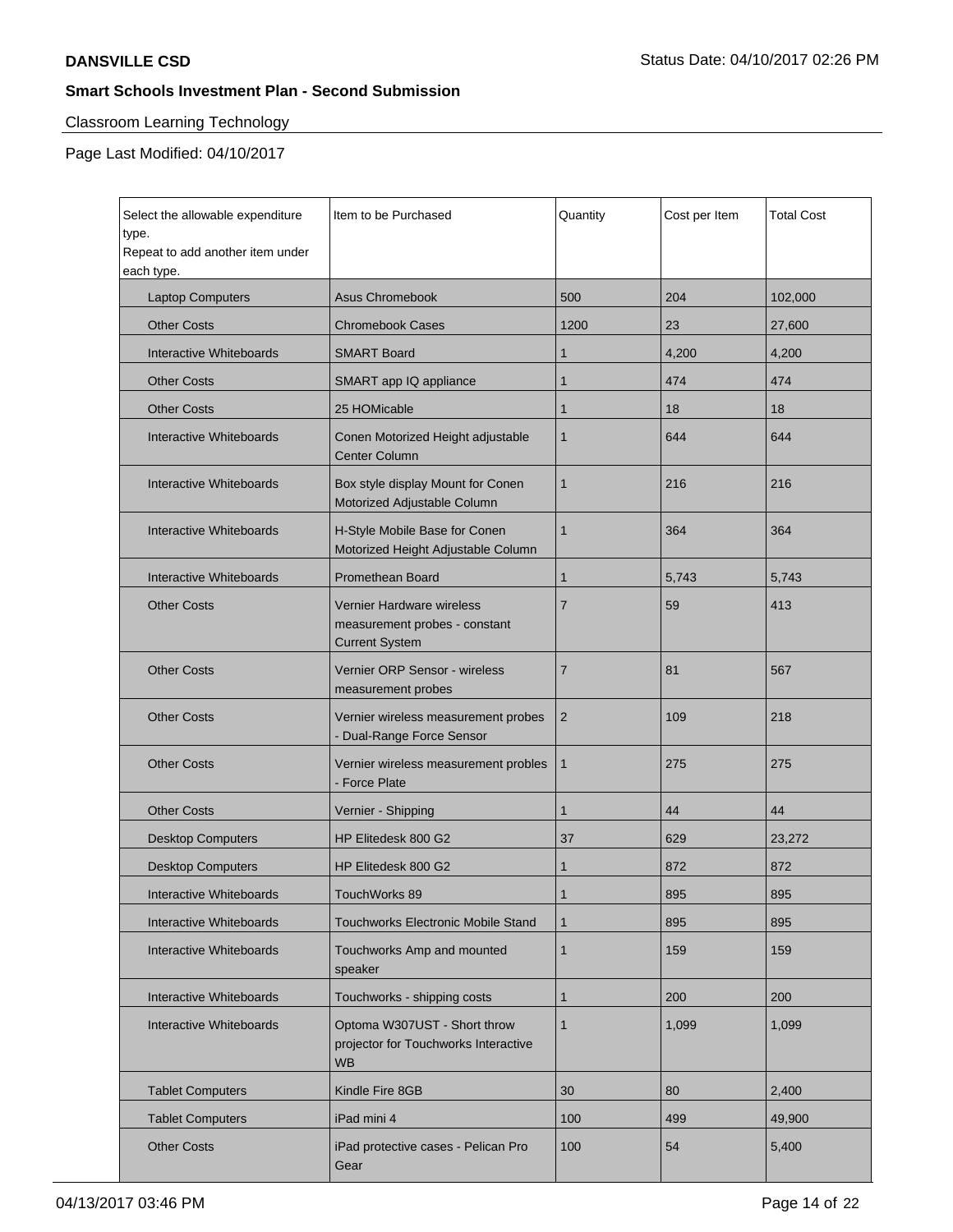# Classroom Learning Technology

Page Last Modified: 04/10/2017

| Select the allowable expenditure<br>type.<br>Repeat to add another item under<br>each type. | Item to be Purchased                                   | Quantity       | Cost per Item | <b>Total Cost</b> |
|---------------------------------------------------------------------------------------------|--------------------------------------------------------|----------------|---------------|-------------------|
| <b>Other Costs</b>                                                                          | <b>Mobil Carts for tablets</b>                         | 4              | 1,550         | 6,200             |
| <b>Other Costs</b>                                                                          | Makey Makey Kits for robotics classes                  | 10             | 50            | 500               |
| <b>Other Costs</b>                                                                          | Gizmos and Gadgets for robotics                        | 5              | 200           | 1,000             |
| <b>Other Costs</b>                                                                          | Lego Mindstorms Education EV3 Core<br>Set              | $\overline{4}$ | 380           | 1,520             |
| <b>Other Costs</b>                                                                          | Dot & Dash Pack                                        | 1              | 1,449         | 1,449             |
| <b>Other Costs</b>                                                                          | <b>VEX Robotics ISTEM kit</b>                          | 1              | 25,000        | 25,000            |
| <b>Other Costs</b>                                                                          | Graphing Calculators - TI84 +C for<br>Regents test use | 140            | 116           | 16,240            |
| <b>Other Costs</b>                                                                          | <b>NEC LED Monitor</b>                                 | 1              | 649           | 649               |
| <b>Other Costs</b>                                                                          | Sharp AQUOS HD Series 60                               | 1              | 1,177         | 1,177             |
| <b>Other Costs</b>                                                                          | WLS1811-40 Spectro Vis                                 | $\overline{c}$ | 516           | 1,032             |
| <b>Other Costs</b>                                                                          | WLS13272-B pH Sensor                                   | 6              | 89            | 534               |
| <b>Other Costs</b>                                                                          | Calc control robot                                     | 5              | 100           | 500               |
| <b>Other Costs</b>                                                                          | Breakout Edu kit for comp sci                          | 4              | 119           | 476               |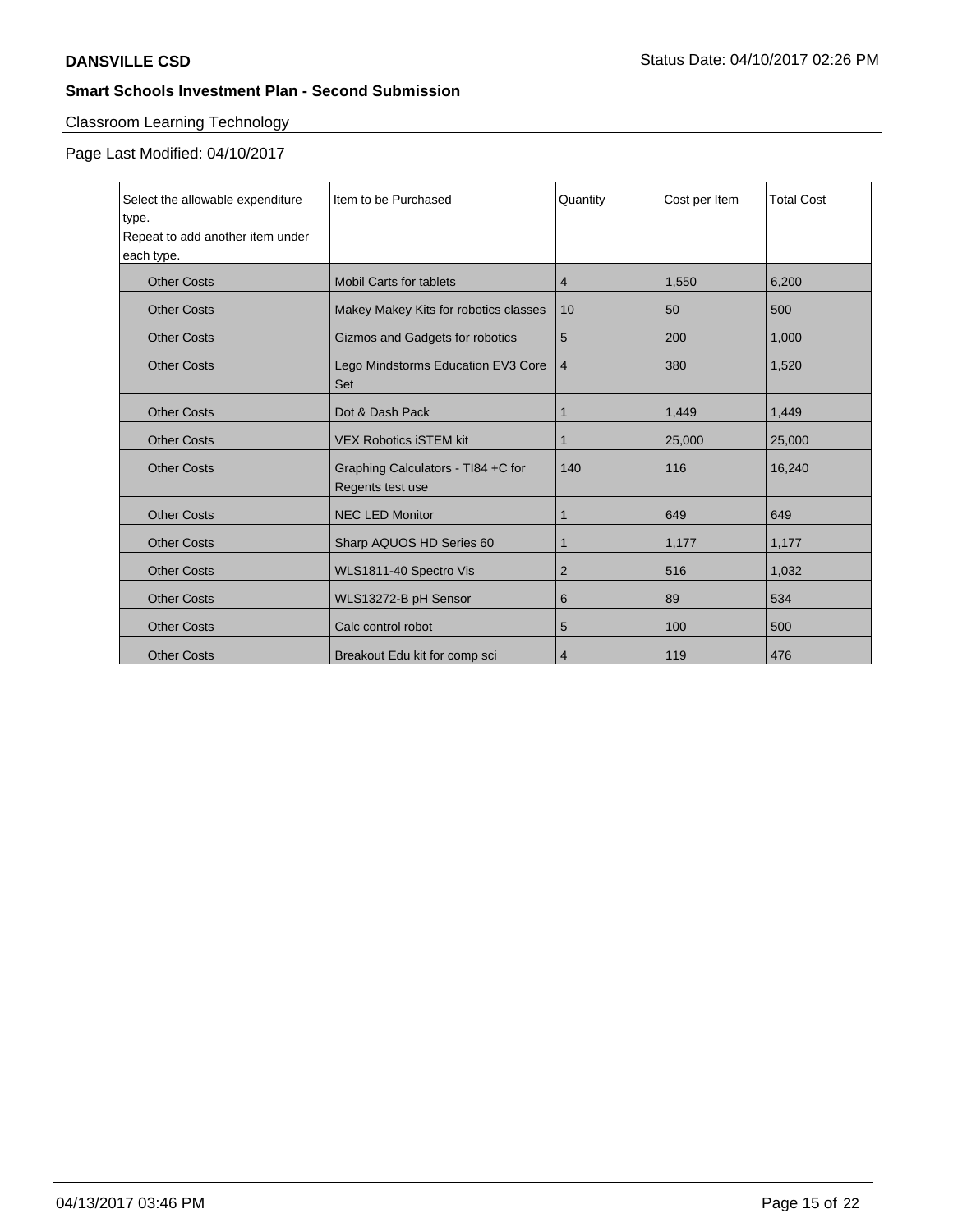#### Pre-Kindergarten Classrooms

Page Last Modified: 05/17/2016

#### **Group 1**

**1. Provide information regarding how and where the district is currently serving pre-kindergarten students and justify the need for additional space with enrollment projections over 3 years.**

(No Response)

- **2. Describe the district's plan to construct, enhance or modernize education facilities to accommodate prekindergarten programs. Such plans must include:**
	- **Specific descriptions of what the district intends to do to each space;**
	- **An affirmation that pre-kindergarten classrooms will contain a minimum of 900 square feet per classroom;**
	- **The number of classrooms involved;**
	- **The approximate construction costs per classroom; and**
	- **Confirmation that the space is district-owned or has a long-term lease that exceeds the probable useful life of the improvements.**

(No Response)

**3. Smart Schools Bond Act funds may only be used for capital construction costs. Describe the type and amount of additional funds that will be required to support ineligible ongoing costs (e.g. instruction, supplies) associated with any additional pre-kindergarten classrooms that the district plans to add.**

(No Response)

**4. All plans and specifications for the erection, repair, enlargement or remodeling of school buildings in any public school district in the State must be reviewed and approved by the Commissioner. Districts that plan capital projects using their Smart Schools Bond Act funds will undergo a Preliminary Review Process by the Office of Facilities Planning.**

**Please indicate on a separate row each project number given to you by the Office of Facilities Planning.**

| Project Number |  |
|----------------|--|
| (No Response)  |  |

**5. If you have made an allocation for Pre-Kindergarten Classrooms, complete this table. Note that the calculated Total at the bottom of the table must equal the Total allocation for this category that you entered in the SSIP Overview overall budget.**

| Totals:                                  | 0              |
|------------------------------------------|----------------|
| Other Costs                              | (No Response)  |
| Enhance/Modernize Educational Facilities | (No Response)  |
| Construct Pre-K Classrooms               | (No Response)  |
|                                          | Sub-Allocation |

**6. Please detail the type, quantity, per unit cost and total cost of the eligible items under each sub-category. This is especially important for any expenditures listed under the "Other" category. All expenditures must be capital-bond eligible to be reimbursed through the SSBA. If you have any questions, please contact us directly through smartschools@nysed.gov.**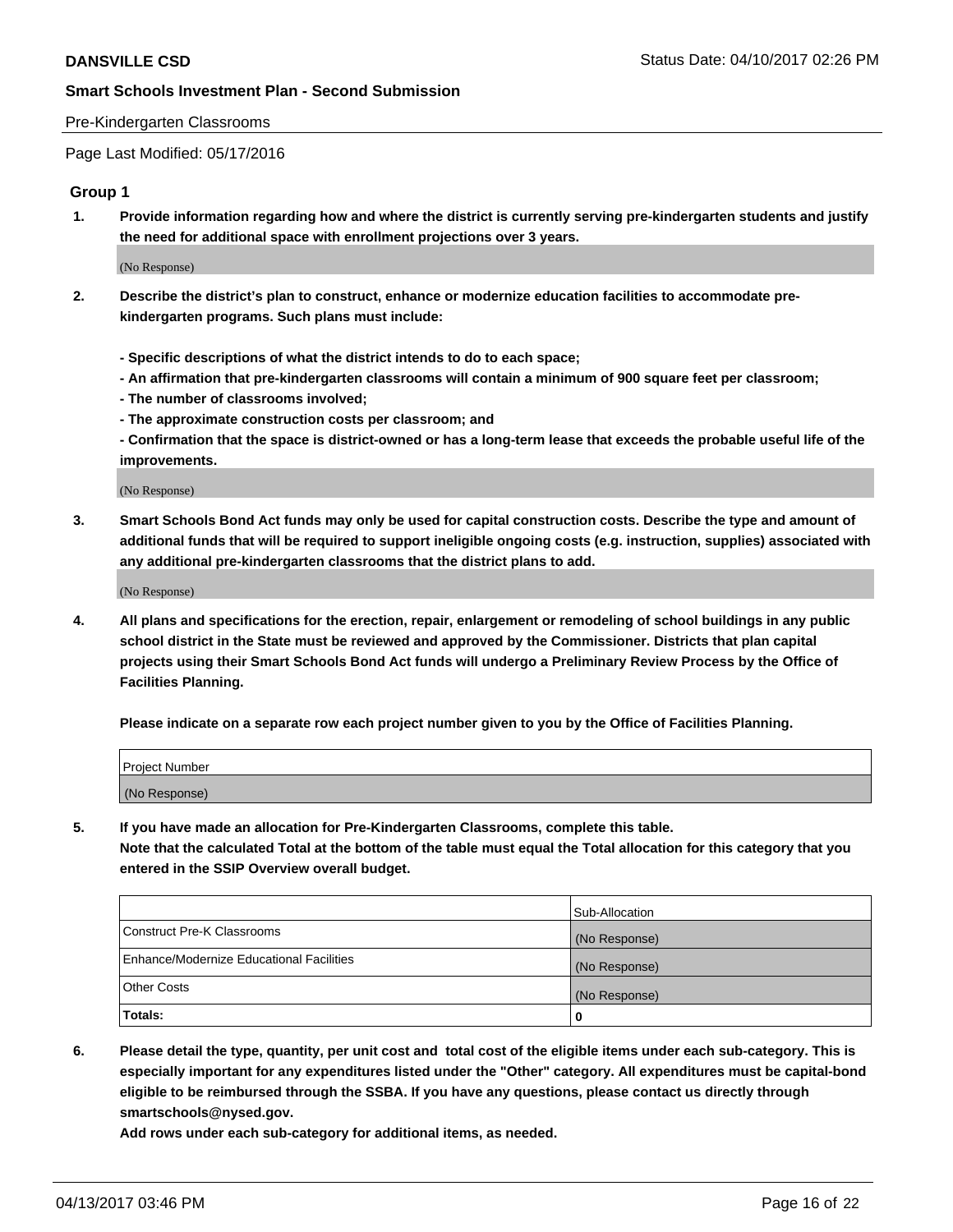# Pre-Kindergarten Classrooms

Page Last Modified: 05/17/2016

| Select the allowable expenditure | Item to be purchased | Quantity      | Cost per Item | <b>Total Cost</b> |
|----------------------------------|----------------------|---------------|---------------|-------------------|
| type.                            |                      |               |               |                   |
| Repeat to add another item under |                      |               |               |                   |
| each type.                       |                      |               |               |                   |
| (No Response)                    | (No Response)        | (No Response) | (No Response) | (No Response)     |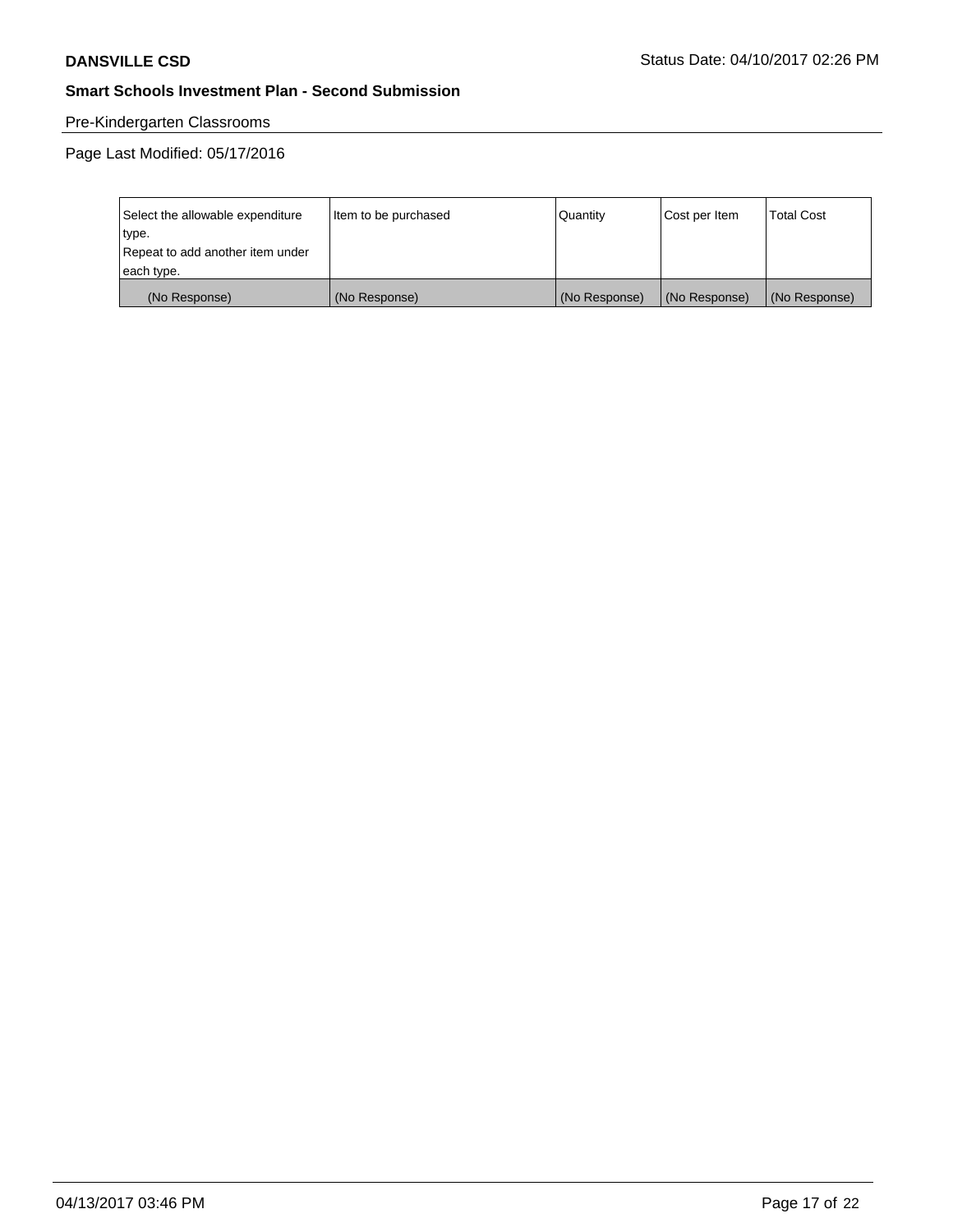#### Replace Transportable Classrooms

Page Last Modified: 05/17/2016

### **Group 1**

**1. Describe the district's plan to construct, enhance or modernize education facilities to provide high-quality instructional space by replacing transportable classrooms.**

(No Response)

**2. All plans and specifications for the erection, repair, enlargement or remodeling of school buildings in any public school district in the State must be reviewed and approved by the Commissioner. Districts that plan capital projects using their Smart Schools Bond Act funds will undergo a Preliminary Review Process by the Office of Facilities Planning.**

**Please indicate on a separate row each project number given to you by the Office of Facilities Planning.**

| Project Number |  |
|----------------|--|
| (No Response)  |  |

**3. For large projects that seek to blend Smart Schools Bond Act dollars with other funds, please note that Smart Schools Bond Act funds can be allocated on a pro rata basis depending on the number of new classrooms built that directly replace transportable classroom units.**

**If a district seeks to blend Smart Schools Bond Act dollars with other funds describe below what other funds are being used and what portion of the money will be Smart Schools Bond Act funds.**

(No Response)

**4. If you have made an allocation for Replace Transportable Classrooms, complete this table. Note that the calculated Total at the bottom of the table must equal the Total allocation for this category that you entered in the SSIP Overview overall budget.**

|                                                | Sub-Allocation |
|------------------------------------------------|----------------|
| Construct New Instructional Space              | (No Response)  |
| Enhance/Modernize Existing Instructional Space | (No Response)  |
| Other Costs                                    | (No Response)  |
| Totals:                                        | $\Omega$       |

**5. Please detail the type, quantity, per unit cost and total cost of the eligible items under each sub-category. This is especially important for any expenditures listed under the "Other" category. All expenditures must be capital-bond eligible to be reimbursed through the SSBA. If you have any questions, please contact us directly through smartschools@nysed.gov.**

| Select the allowable expenditure | Item to be purchased | Quantity      | Cost per Item | <b>Total Cost</b> |
|----------------------------------|----------------------|---------------|---------------|-------------------|
| type.                            |                      |               |               |                   |
| Repeat to add another item under |                      |               |               |                   |
| each type.                       |                      |               |               |                   |
| (No Response)                    | (No Response)        | (No Response) | (No Response) | (No Response)     |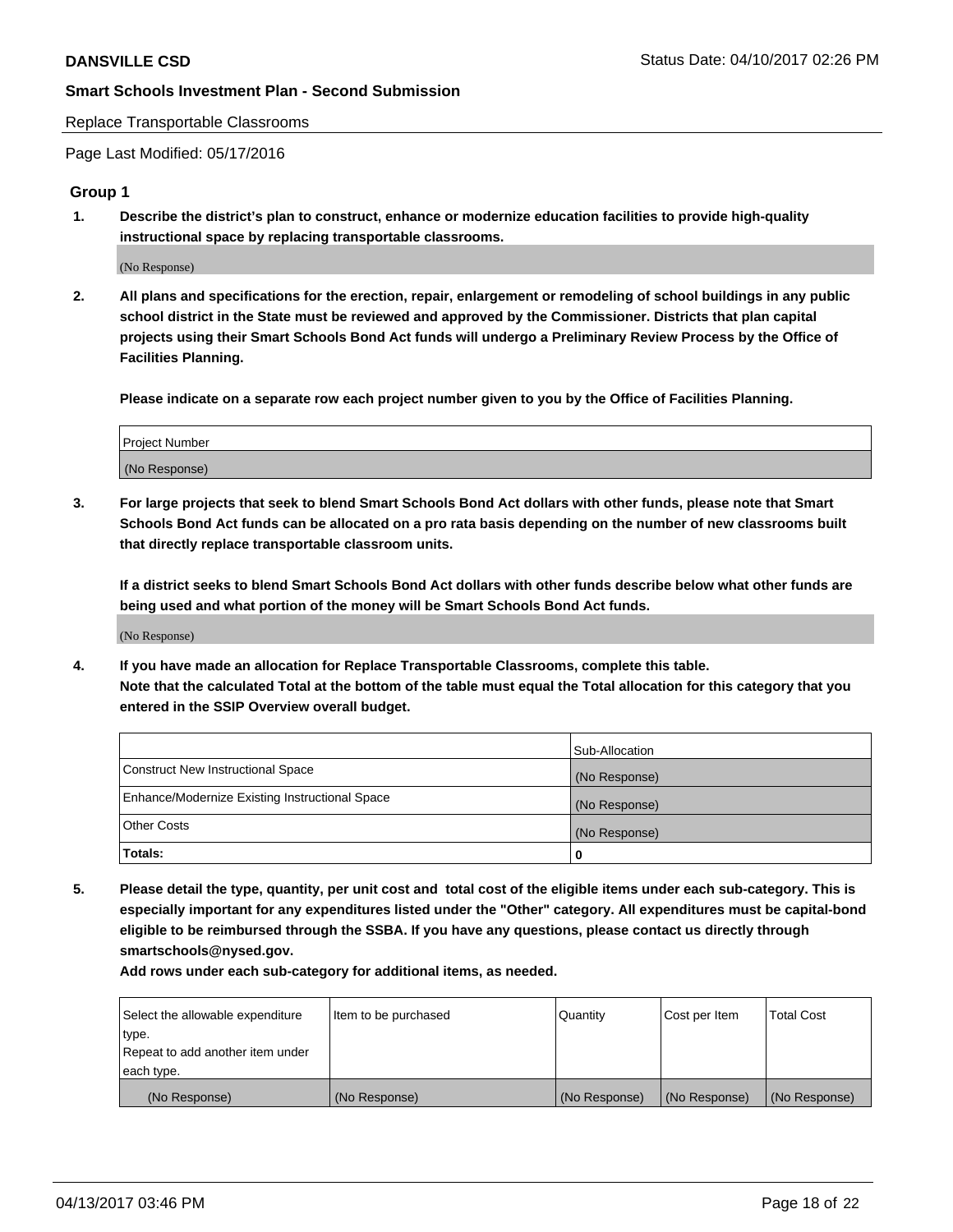#### High-Tech Security Features

Page Last Modified: 05/17/2016

## **Group 1**

**1. Describe how you intend to use Smart Schools Bond Act funds to install high-tech security features in school buildings and on school campuses.**

(No Response)

**2. All plans and specifications for the erection, repair, enlargement or remodeling of school buildings in any public school district in the State must be reviewed and approved by the Commissioner. Districts that plan capital projects using their Smart Schools Bond Act funds will undergo a Preliminary Review Process by the Office of Facilities Planning.** 

**Please indicate on a separate row each project number given to you by the Office of Facilities Planning.**

| Project Number |  |
|----------------|--|
|                |  |
| (No Response)  |  |

- **3. Was your project deemed eligible for streamlined Review?**
	- Yes  $\hfill \square$  No
- **4. Include the name and license number of the architect or engineer of record.**

| Name          | l License Number |
|---------------|------------------|
| (No Response) | (No Response)    |

**5. If you have made an allocation for High-Tech Security Features, complete this table. Note that the calculated Total at the bottom of the table must equal the Total allocation for this category that you entered in the SSIP Overview overall budget.**

|                                                      | Sub-Allocation |
|------------------------------------------------------|----------------|
| Capital-Intensive Security Project (Standard Review) | (No Response)  |
| <b>Electronic Security System</b>                    | (No Response)  |
| <b>Entry Control System</b>                          | (No Response)  |
| Approved Door Hardening Project                      | (No Response)  |
| <b>Other Costs</b>                                   | (No Response)  |
| Totals:                                              | 0              |

**6. Please detail the type, quantity, per unit cost and total cost of the eligible items under each sub-category. This is especially important for any expenditures listed under the "Other" category. All expenditures must be capital-bond eligible to be reimbursed through the SSBA. If you have any questions, please contact us directly through smartschools@nysed.gov.**

| (No Response)                    | (No Response)        | (No Response) | (No Response) | (No Response)     |
|----------------------------------|----------------------|---------------|---------------|-------------------|
| each type.                       |                      |               |               |                   |
| Repeat to add another item under |                      |               |               |                   |
| type.                            |                      |               |               |                   |
| Select the allowable expenditure | Item to be purchased | Quantity      | Cost per Item | <b>Total Cost</b> |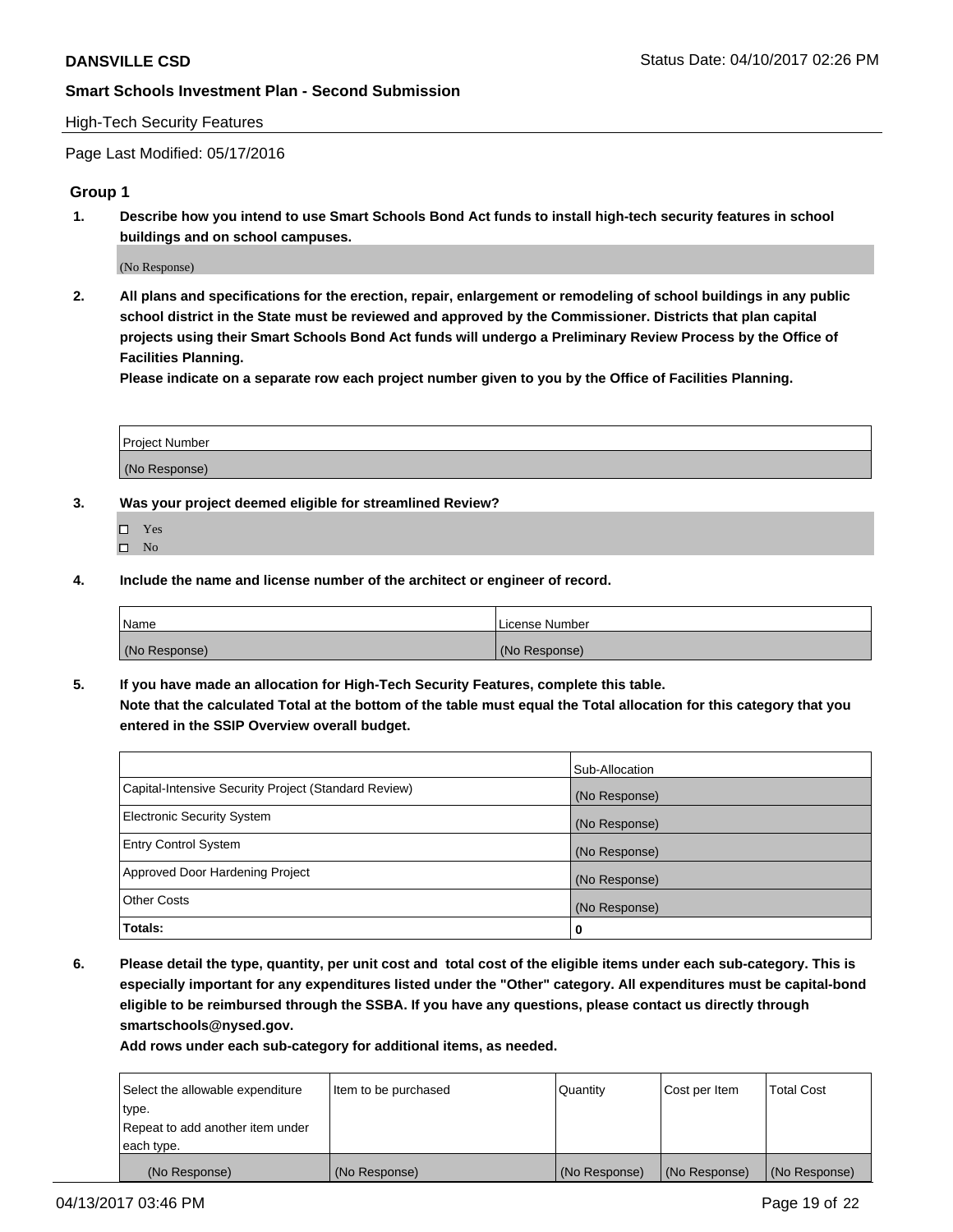# High-Tech Security Features

Page Last Modified: 05/17/2016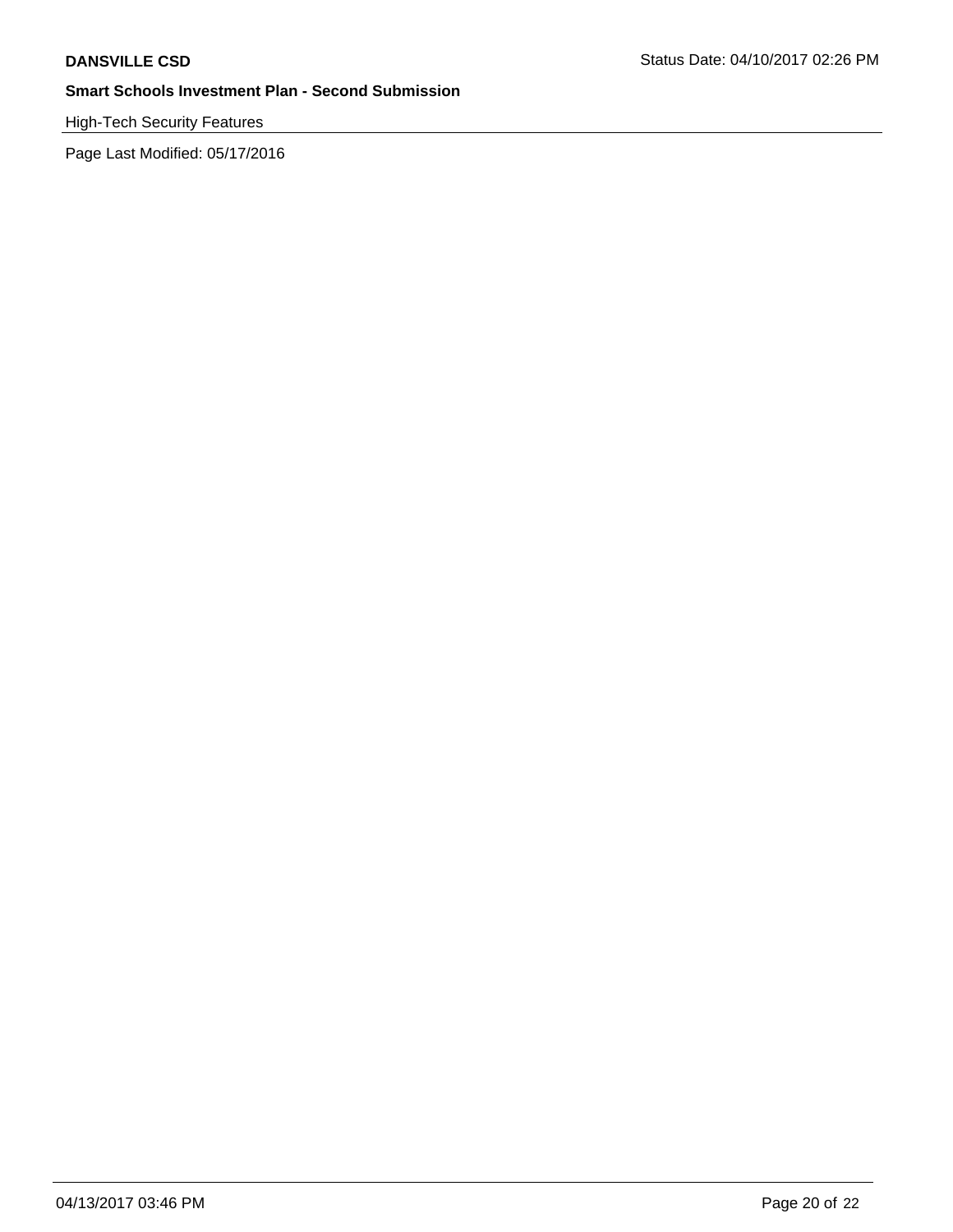Report